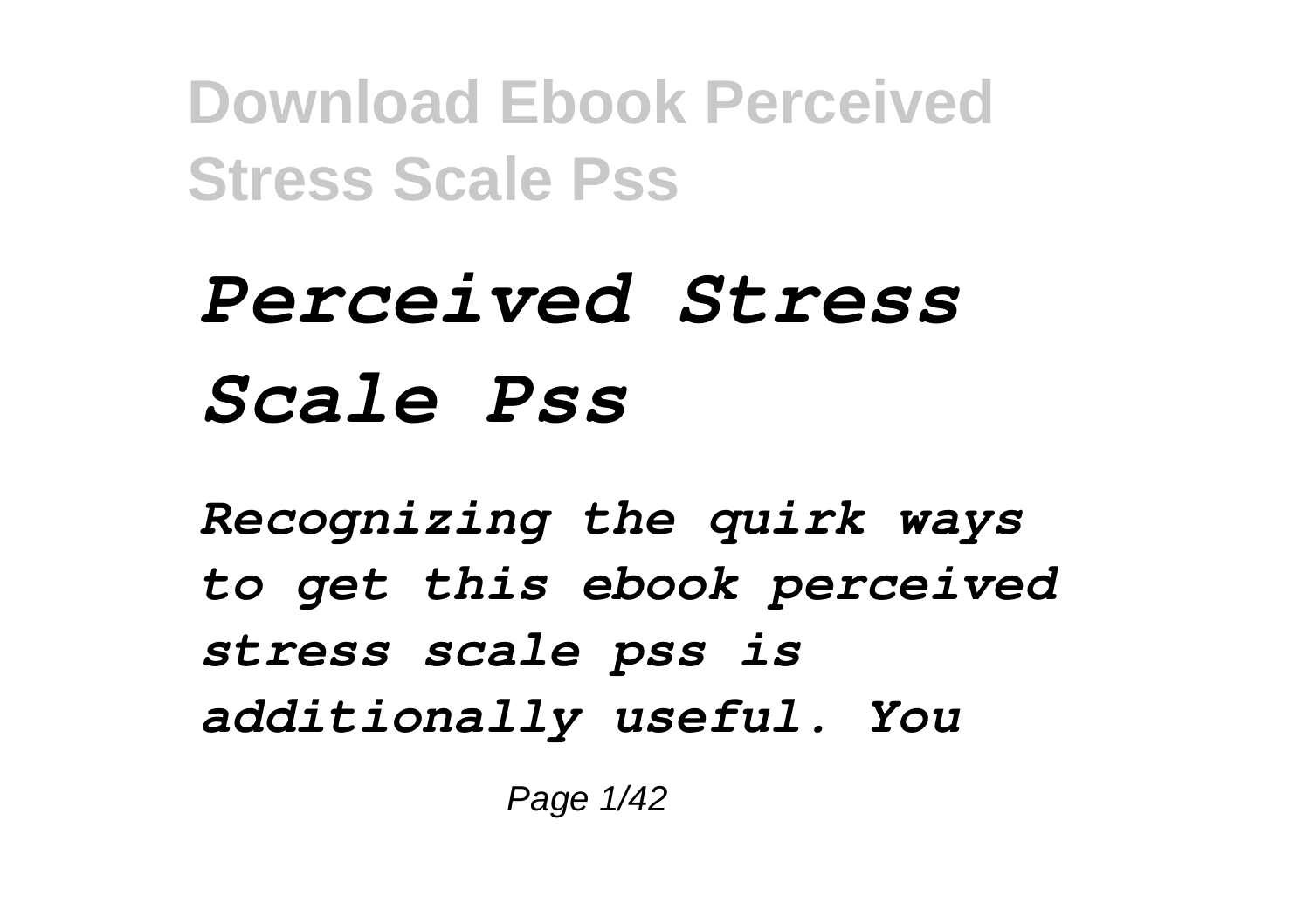*have remained in right site to begin getting this info. acquire the perceived stress scale pss partner that we present here and check out the link.*

*You could buy guide* Page 2/42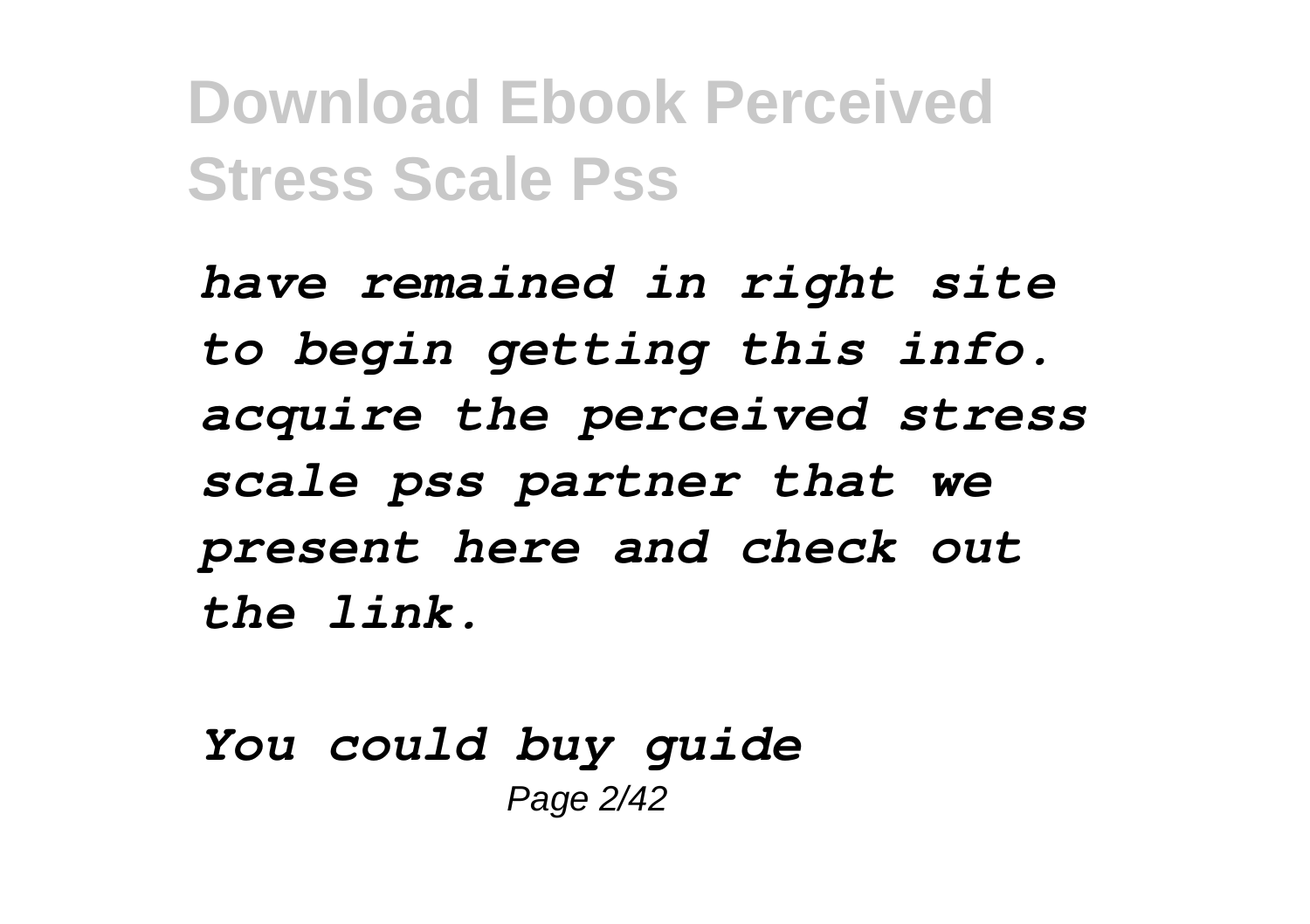*perceived stress scale pss or get it as soon as feasible. You could quickly download this perceived stress scale pss after getting deal. So, in imitation of you require the books swiftly, you can* Page 3/42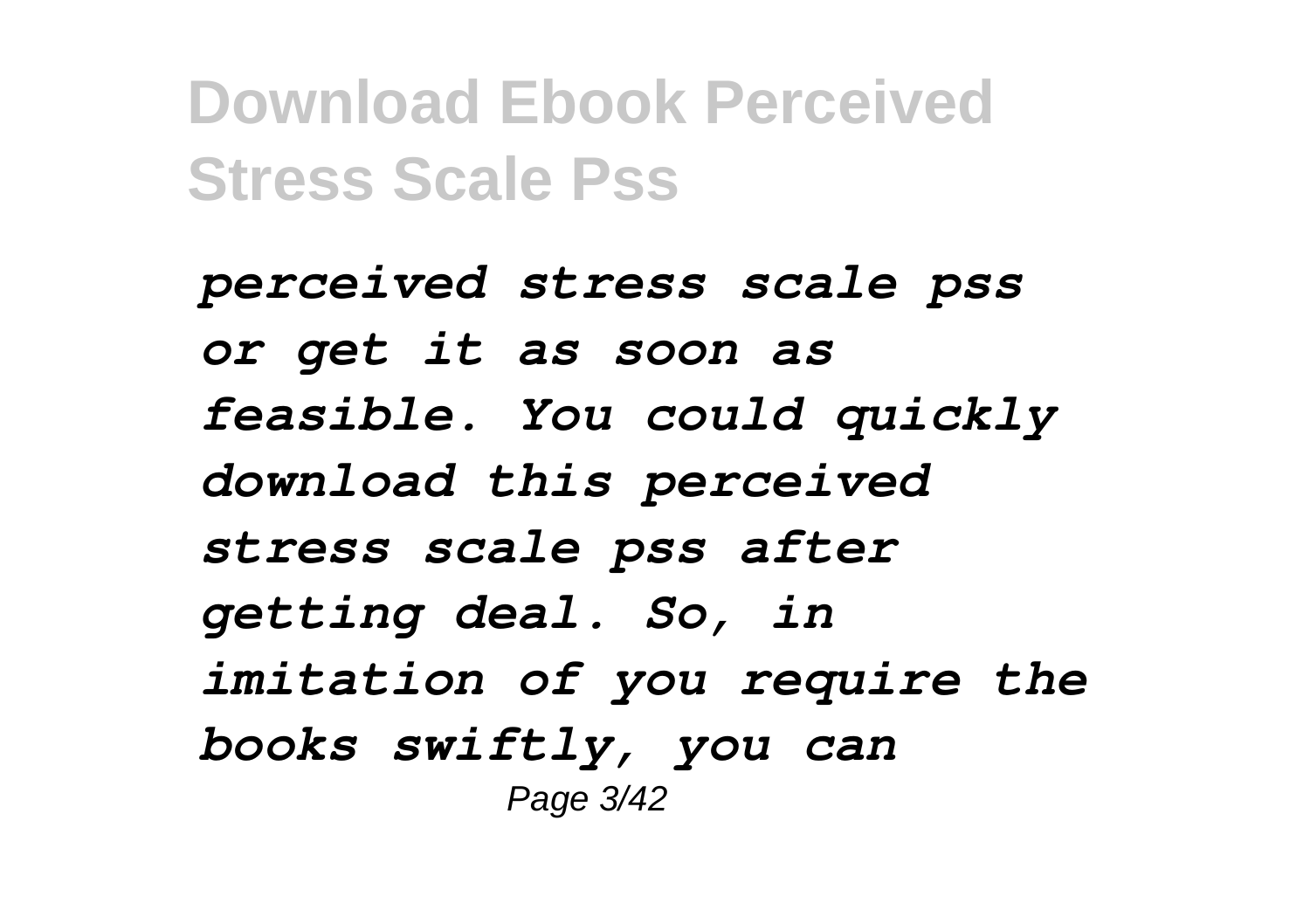*straight acquire it. It's suitably completely easy and therefore fats, isn't it? You have to favor to in this tell*

*You can browse the library* Page 4/42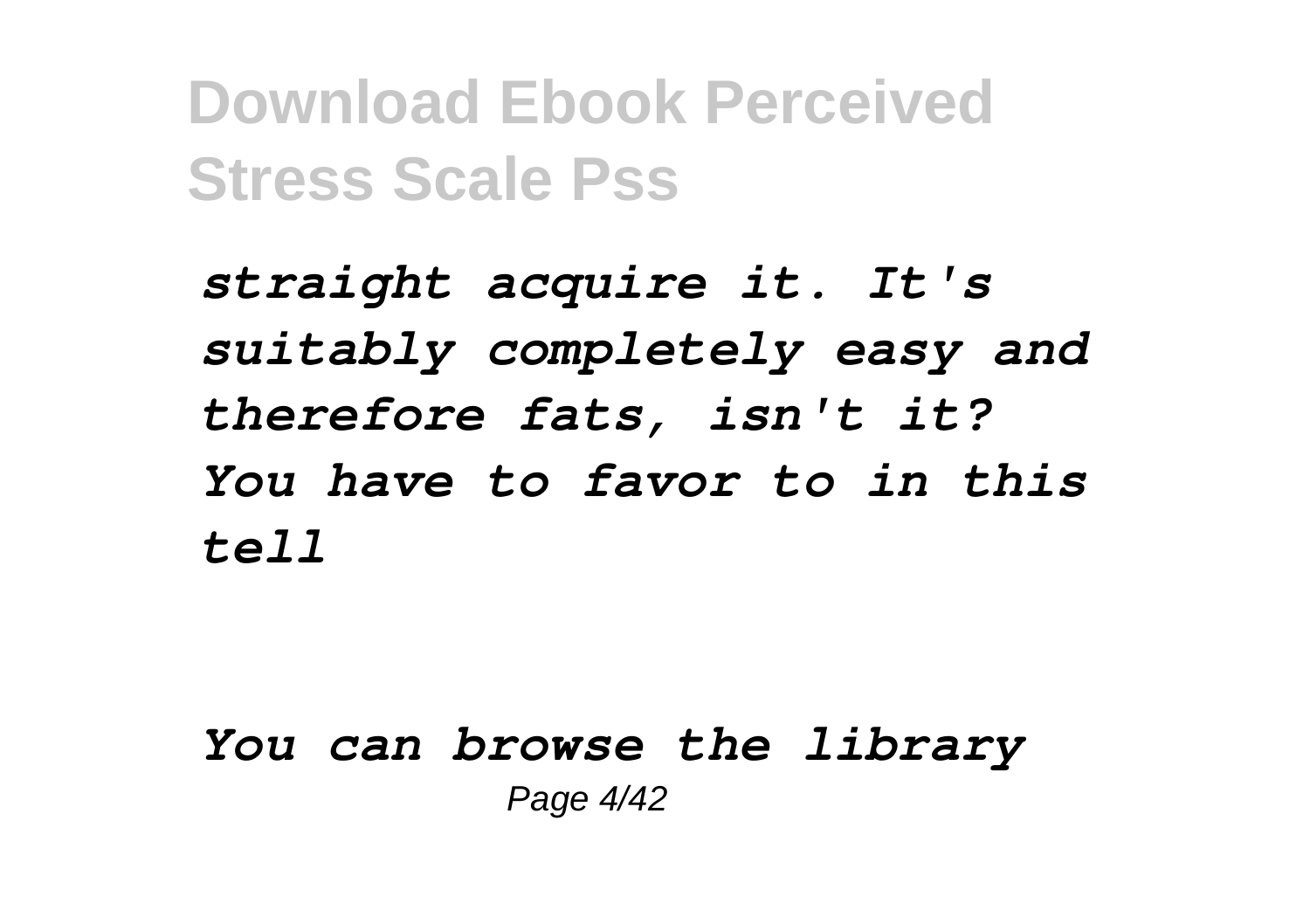*by category (of which there are hundreds), by most popular (which means total download count), by latest (which means date of upload), or by random (which is a great way to find new material to read).* Page 5/42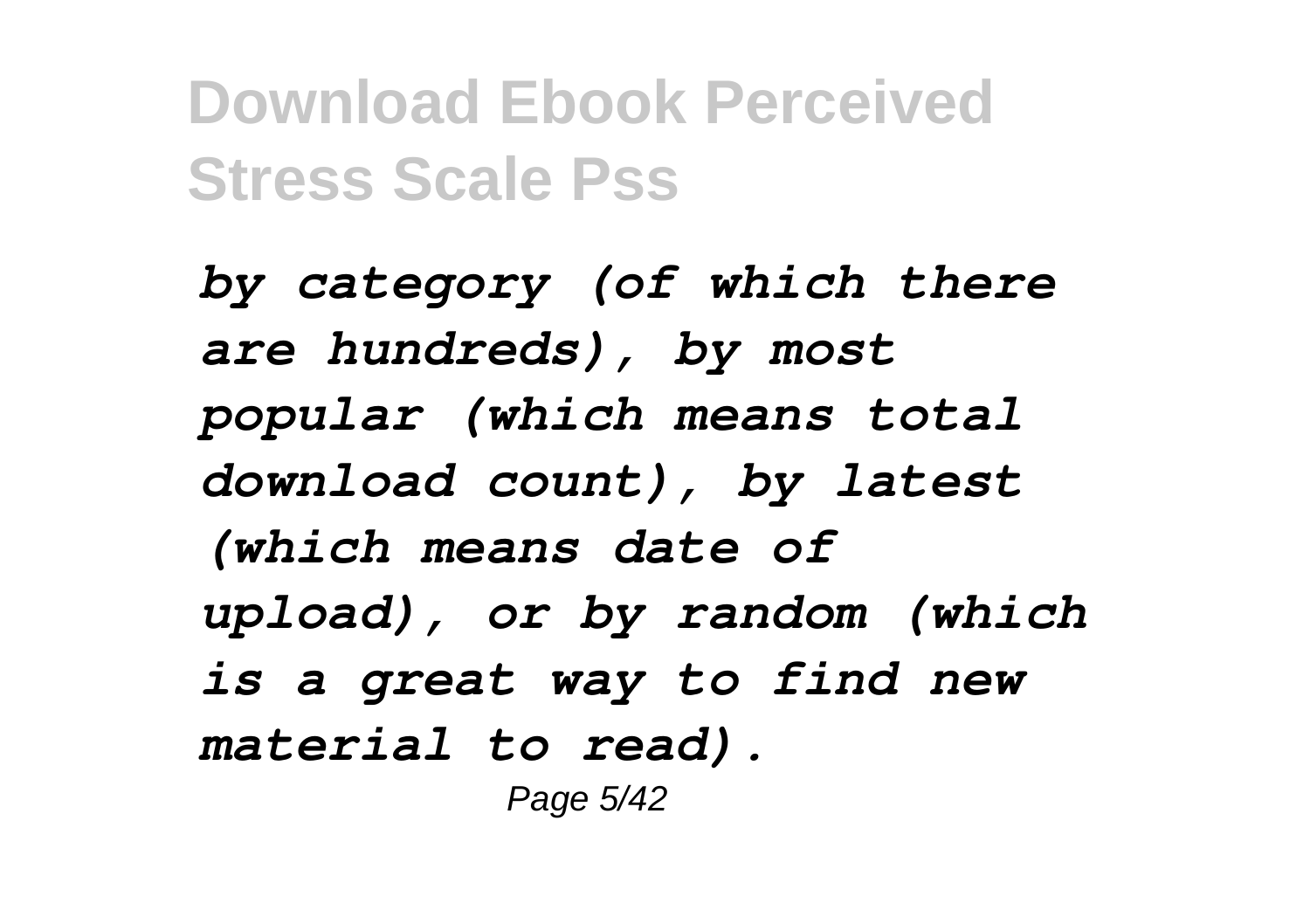*Perceived Stress Scale (PSS) | SpringerLink Perceived Stress Scale. The PSS predicts both objective biological markers of stress and increased risk for disease among persons with* Page 6/42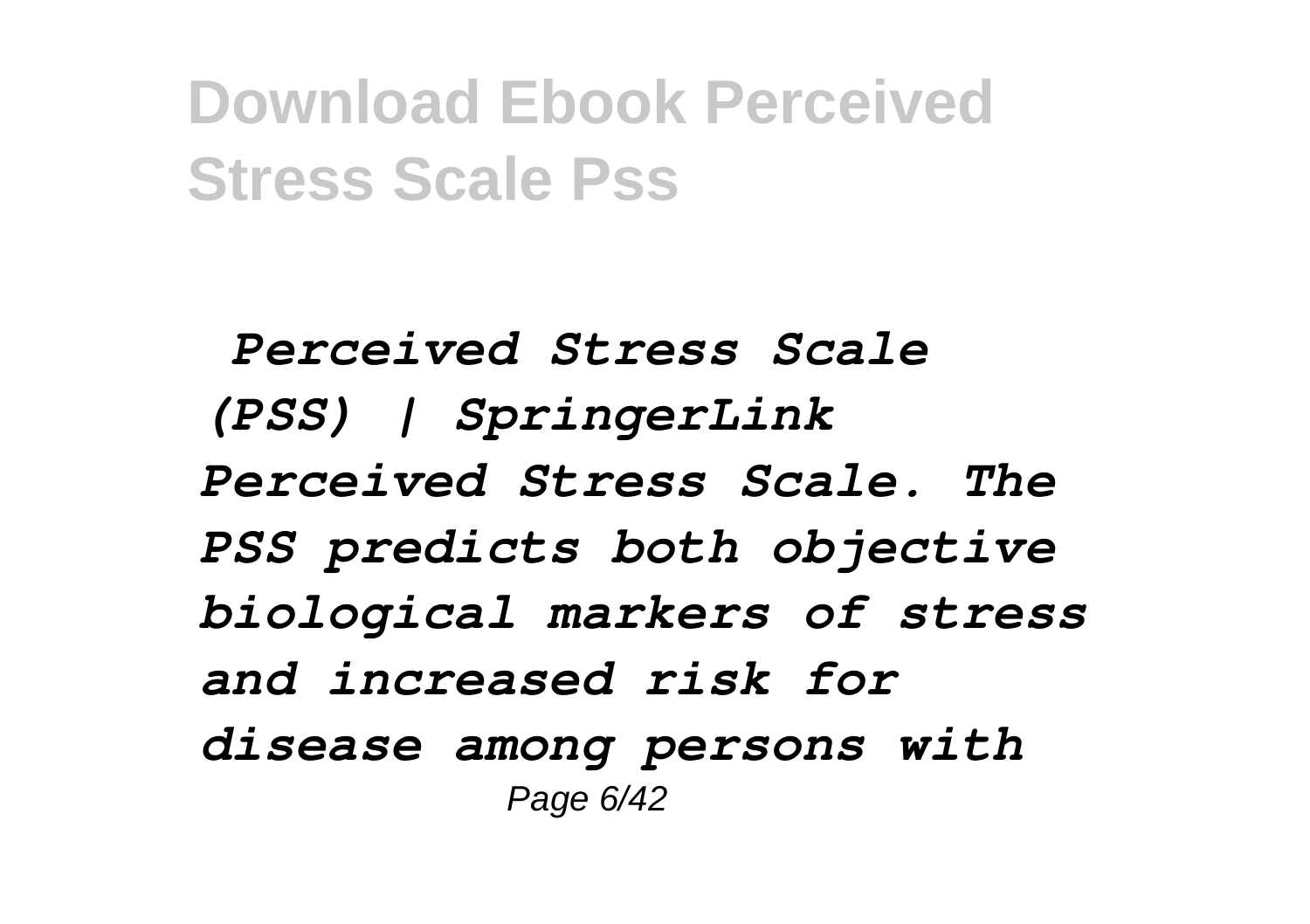*higher perceived stress levels. For example, those with higher scores (suggestive of chronic stress) on the PSS fend worse on biological markers of aging, cortisol levels, immune markers,* Page 7/42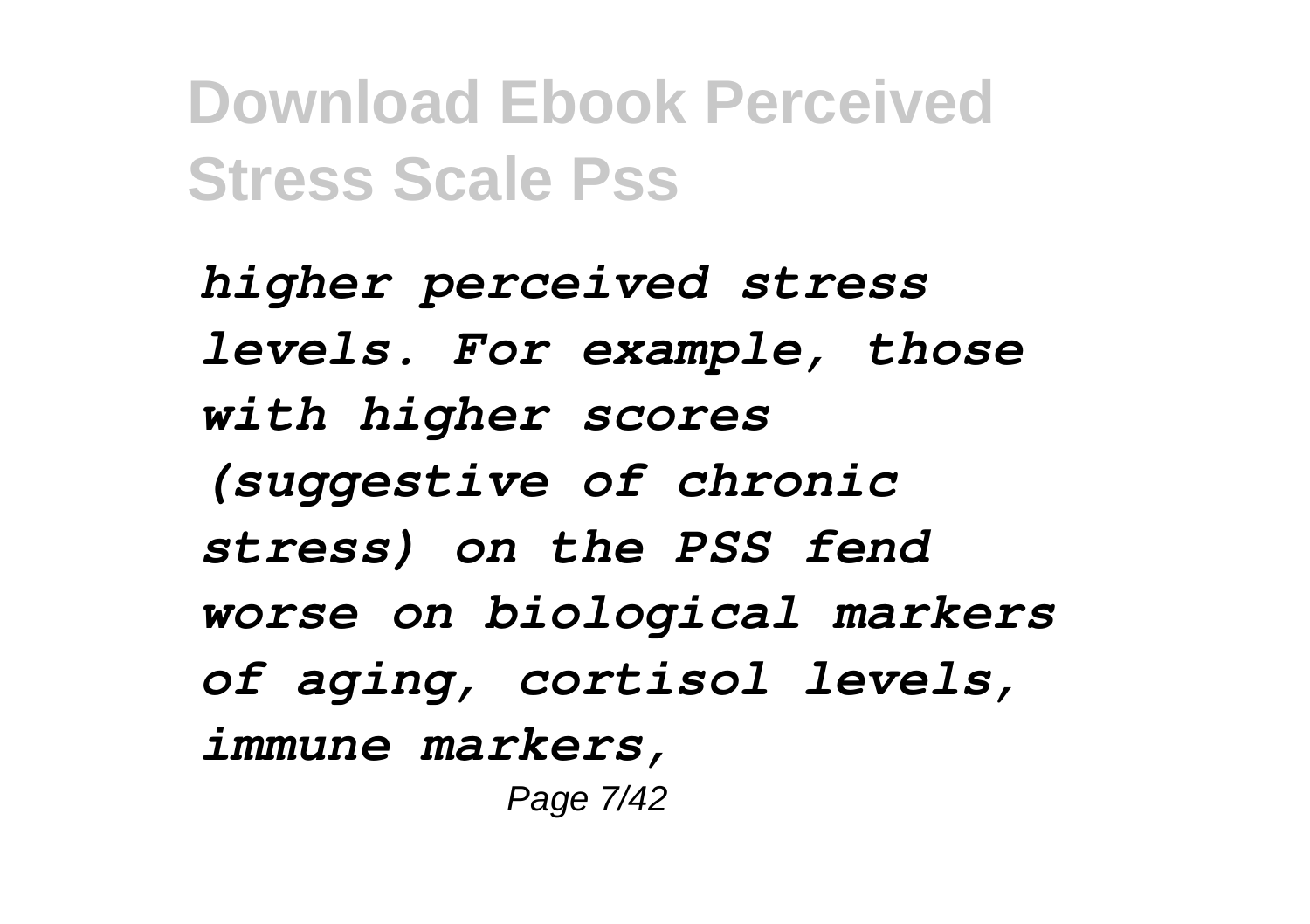*depression,...*

*Perceived Stress Scale - New Hampshire The Perceived Stress Scale (PSS), created by the psychologist Dr. Sheldon Cohen, is the most widely* Page 8/42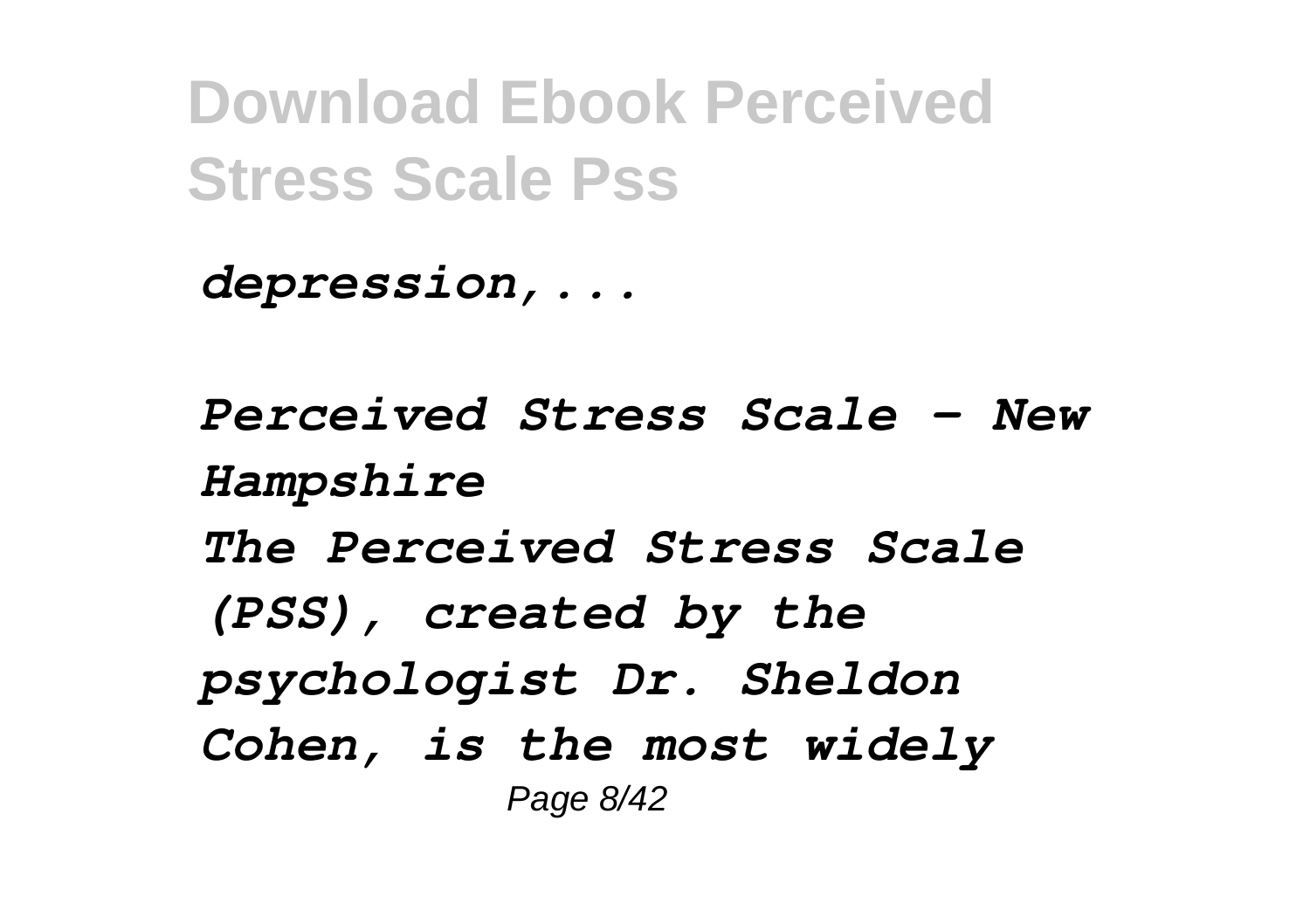*used tool in scientific research for assessing the perception of stress. Your score on this test will help us determine how likely it is that mental and emotional stress are contributing to your condition.* Page 9/42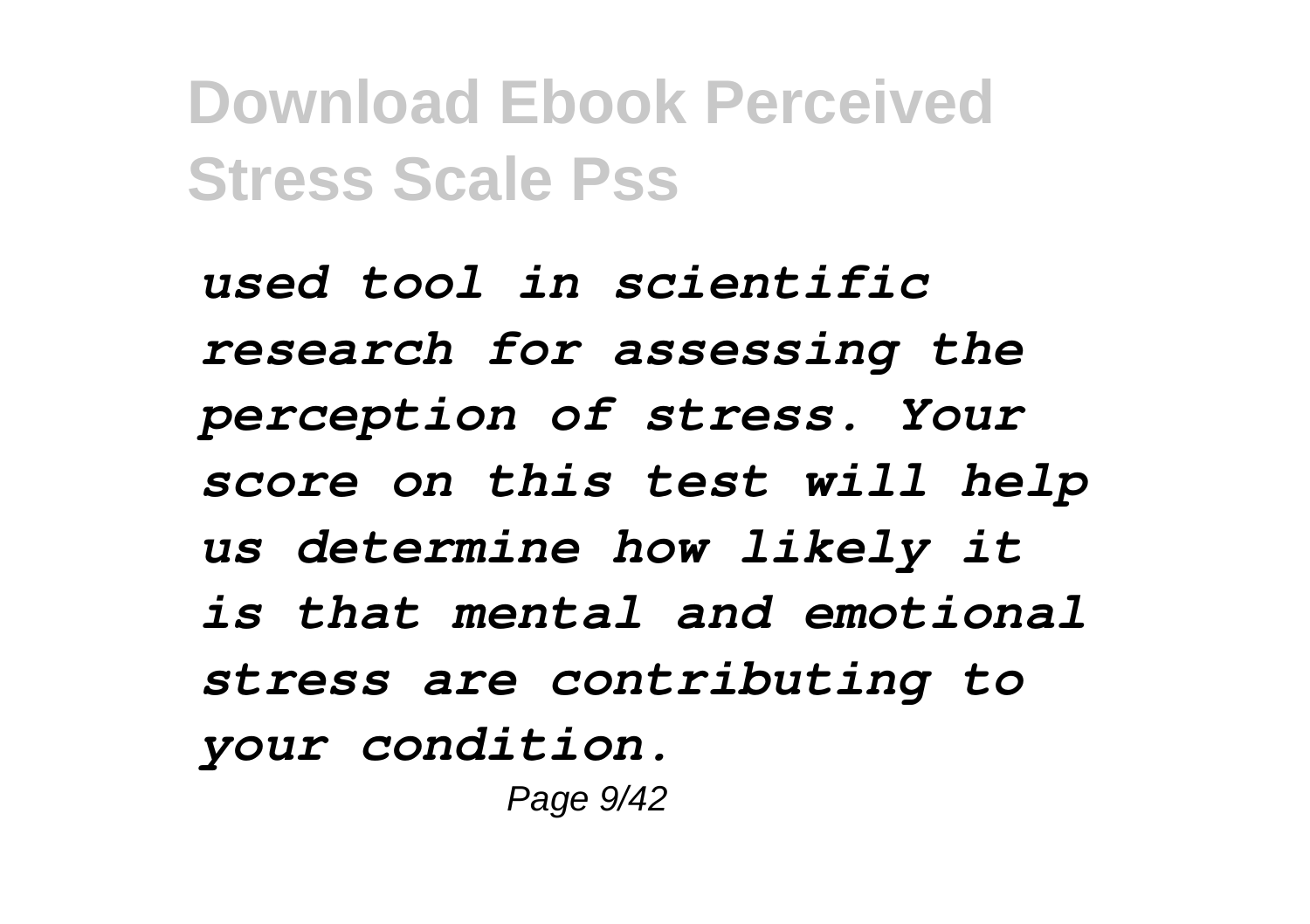*Psychometric Analysis of the Ten-Item Perceived Stress Scale Perceived Stress Scale 4 (PSS-4) INSTRUCTIONS The questions in this scale ask you about your feelings and* Page 10/42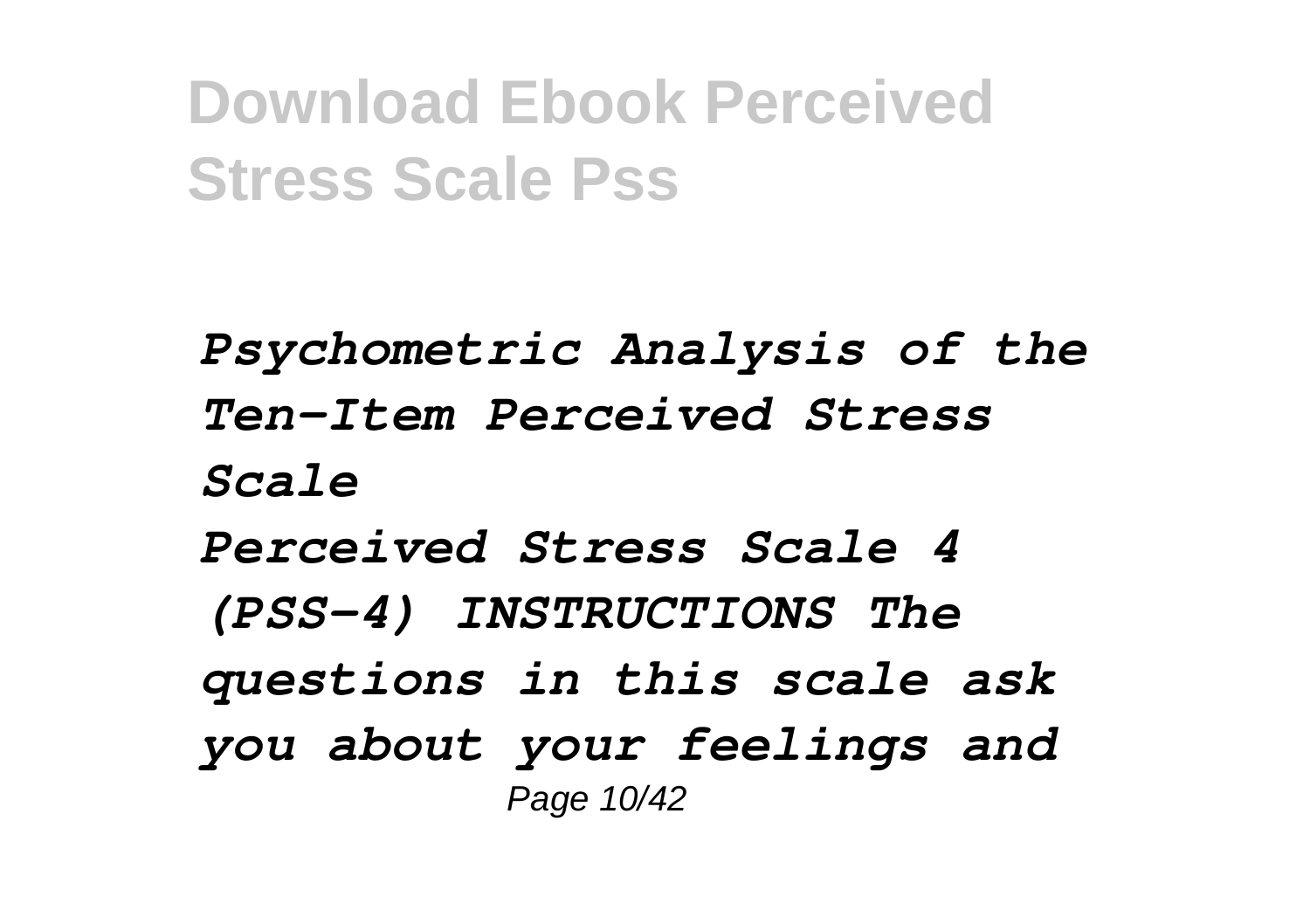*thoughts during THE LAST MONTH. In each case, please indicate your response by placing an "X" over the square representing HOW OFTEN you felt or thought a certain way. 1. In the last month, how often have you* Page 11/42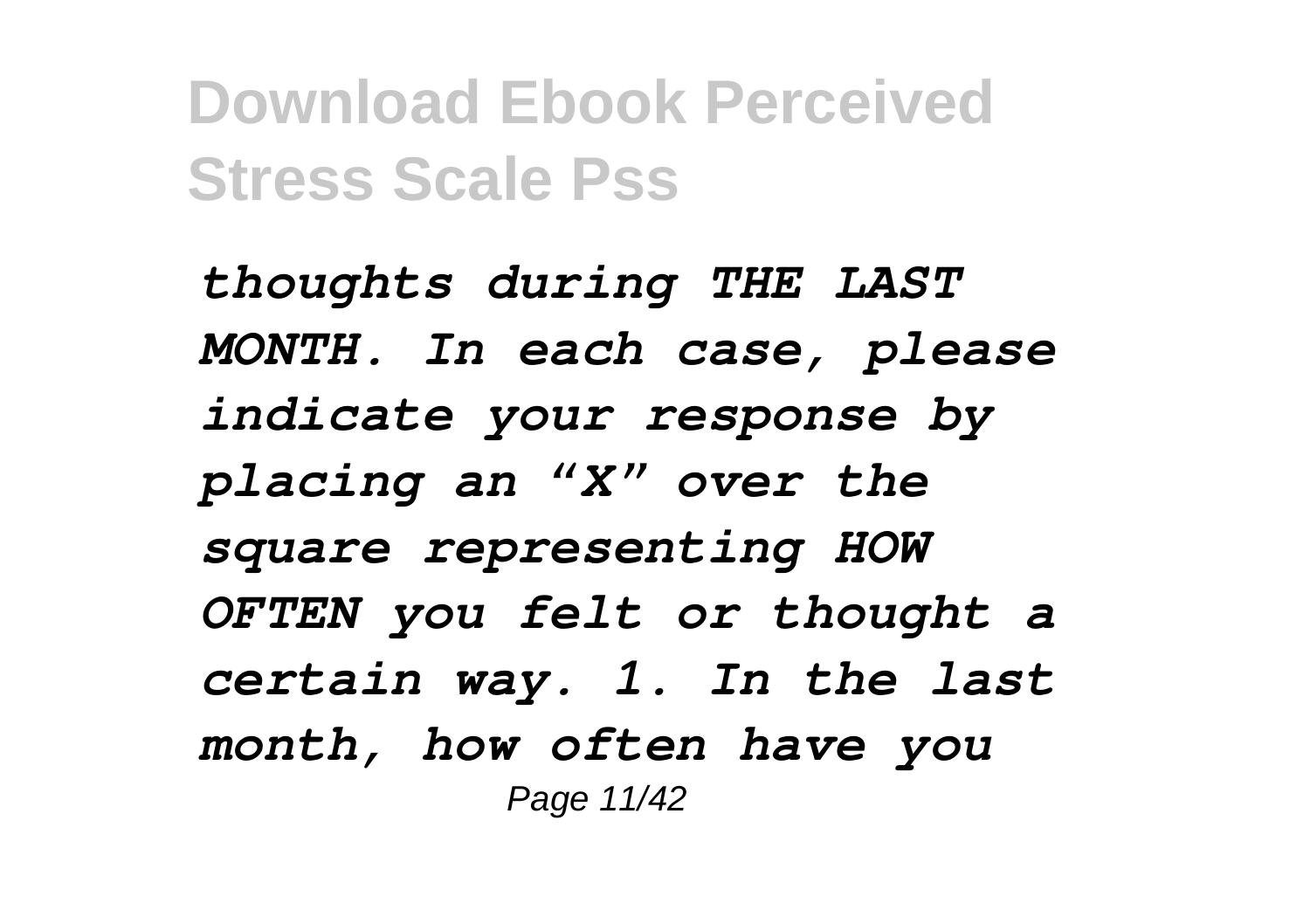*Perceived Stress Scale - Suicide prevention There are three popular tools for measuring perceived stress: the Stress Appraisal Measure (SAM), the Impact of Event Scale (IES)* Page 12/42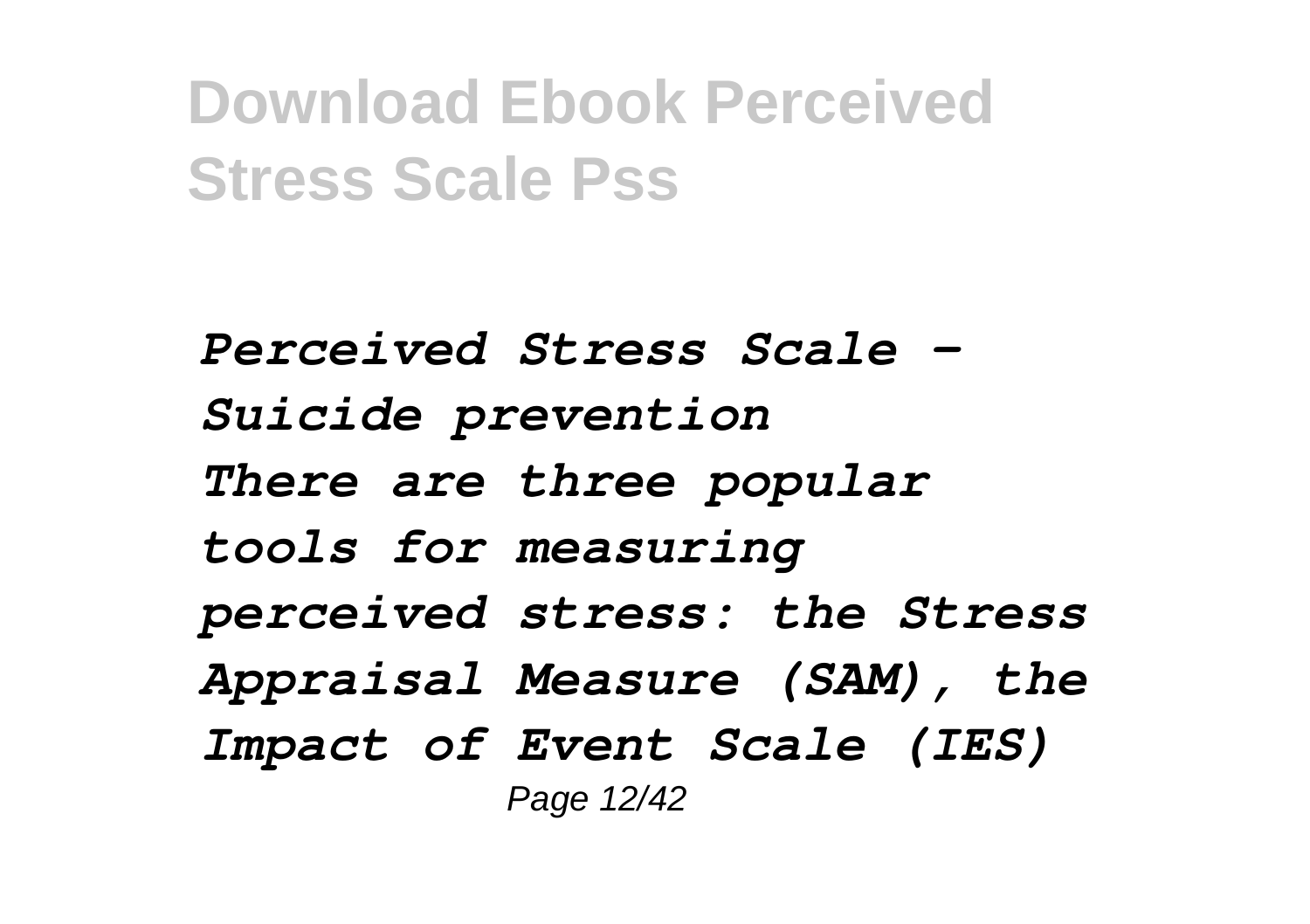*and the Perceived Stress Scale (PSS) [3–5]. Among these, PSS is the most widely used such as in studies assessing stressfulness of events, physical and psychiatric diseases and stress* Page 13/42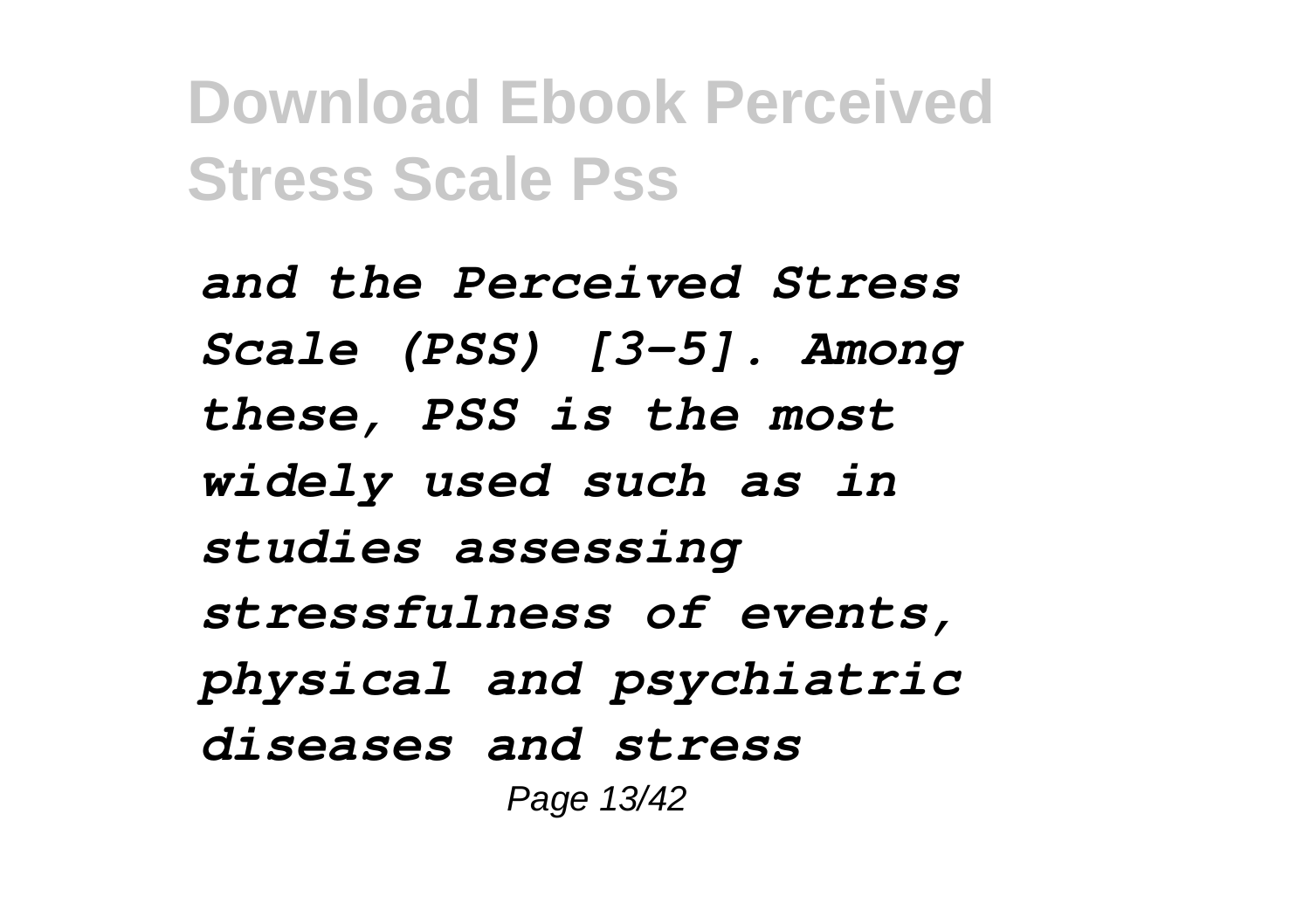*management programs [ 6 – 14 ].*

*Perceived Stress Scale (PSS) The Perceived Stress Scale (PSS) is one of the most highly cited scales for the measurement of the degree to* Page 14/42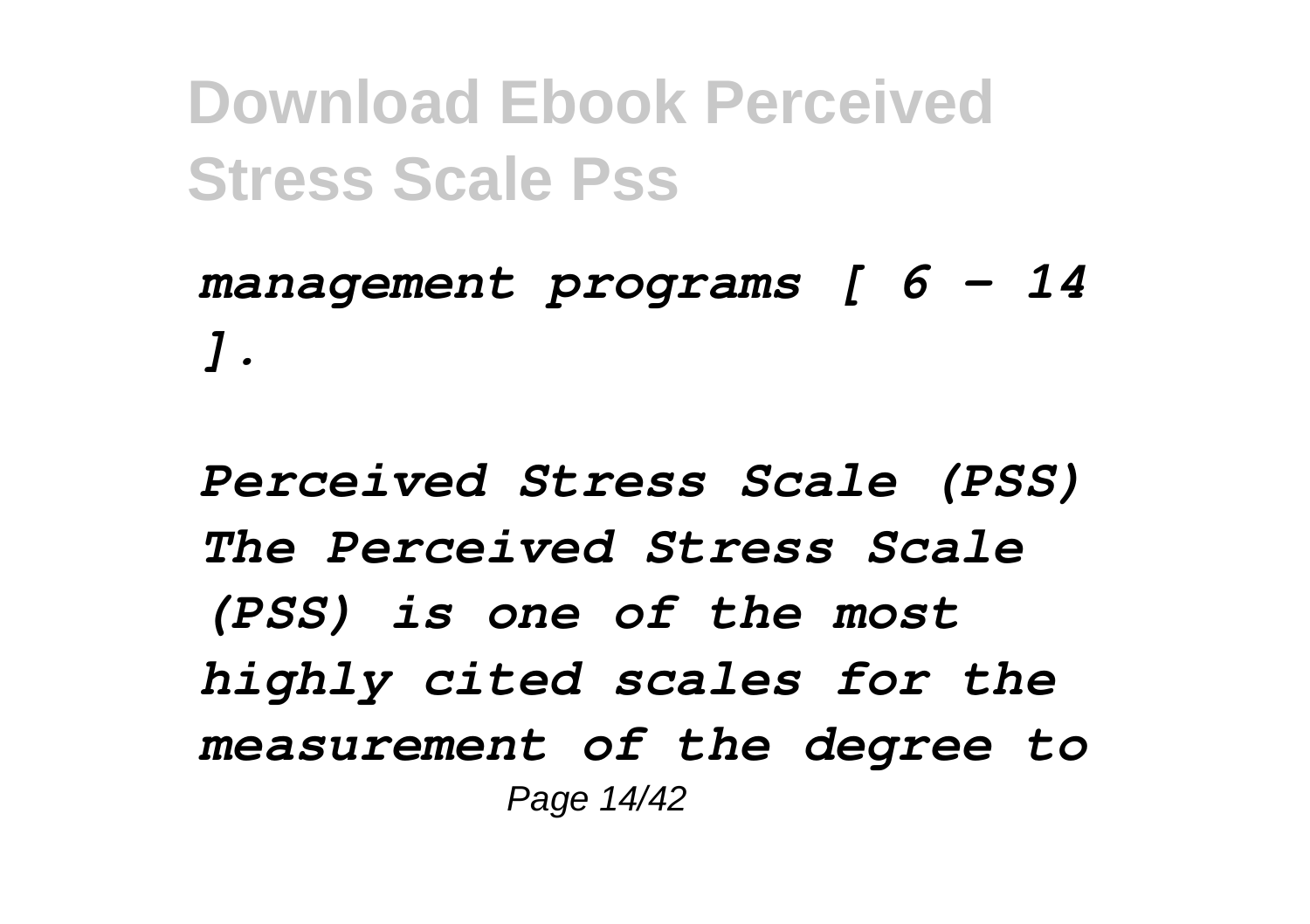*which life appears stressful. As of August 2015, the paper by Sheldon and colleagues (1983) has been cited nearly 5000 times. The authors suggested that the test may be useful as a measure of chronic* Page 15/42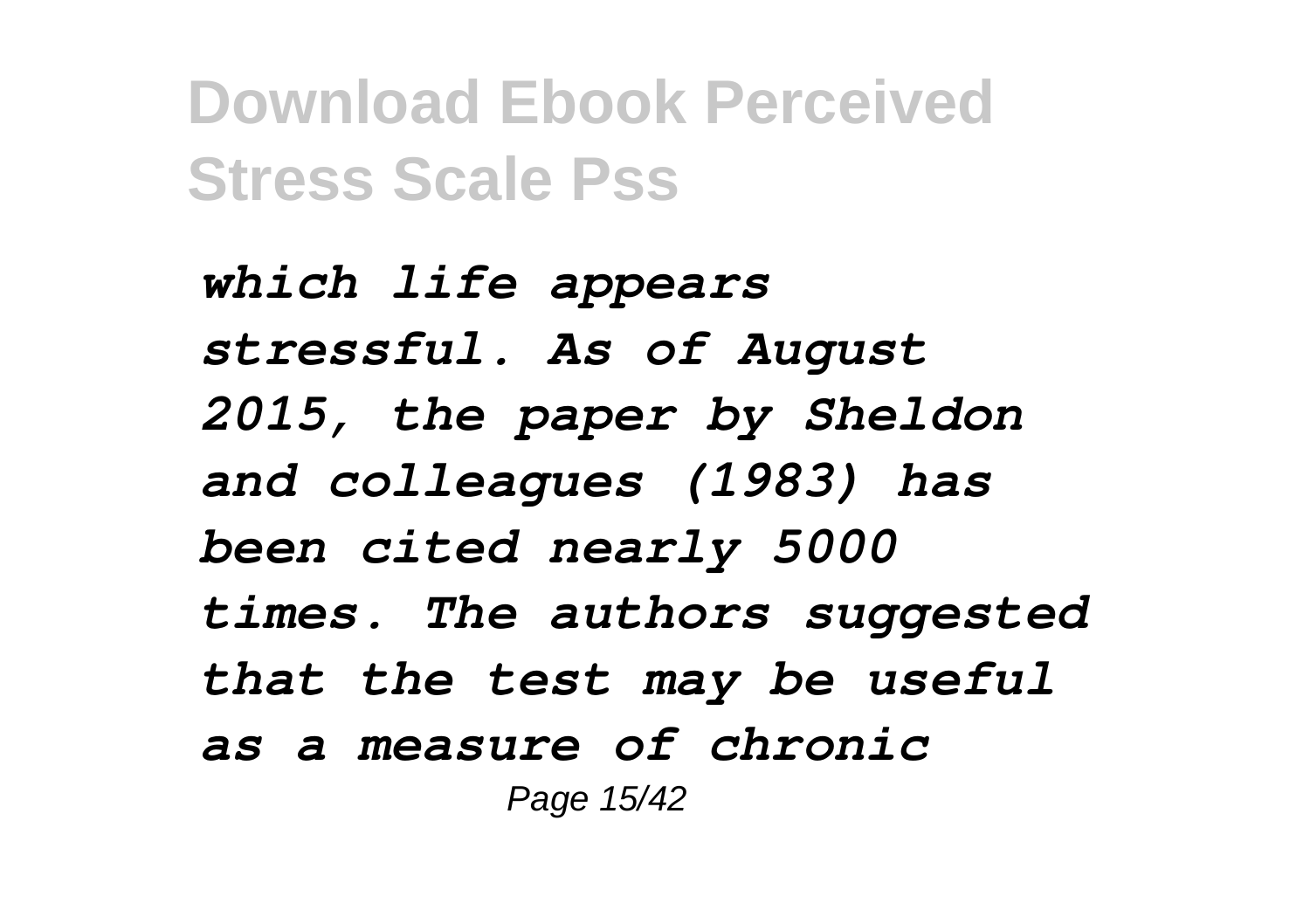*stress levels (among other uses).*

*Perceived Stress Scale: Reliability and Validity Study in ... Perceived Stress Scale (PSS; Cohen, Kamarck, &* Page 16/42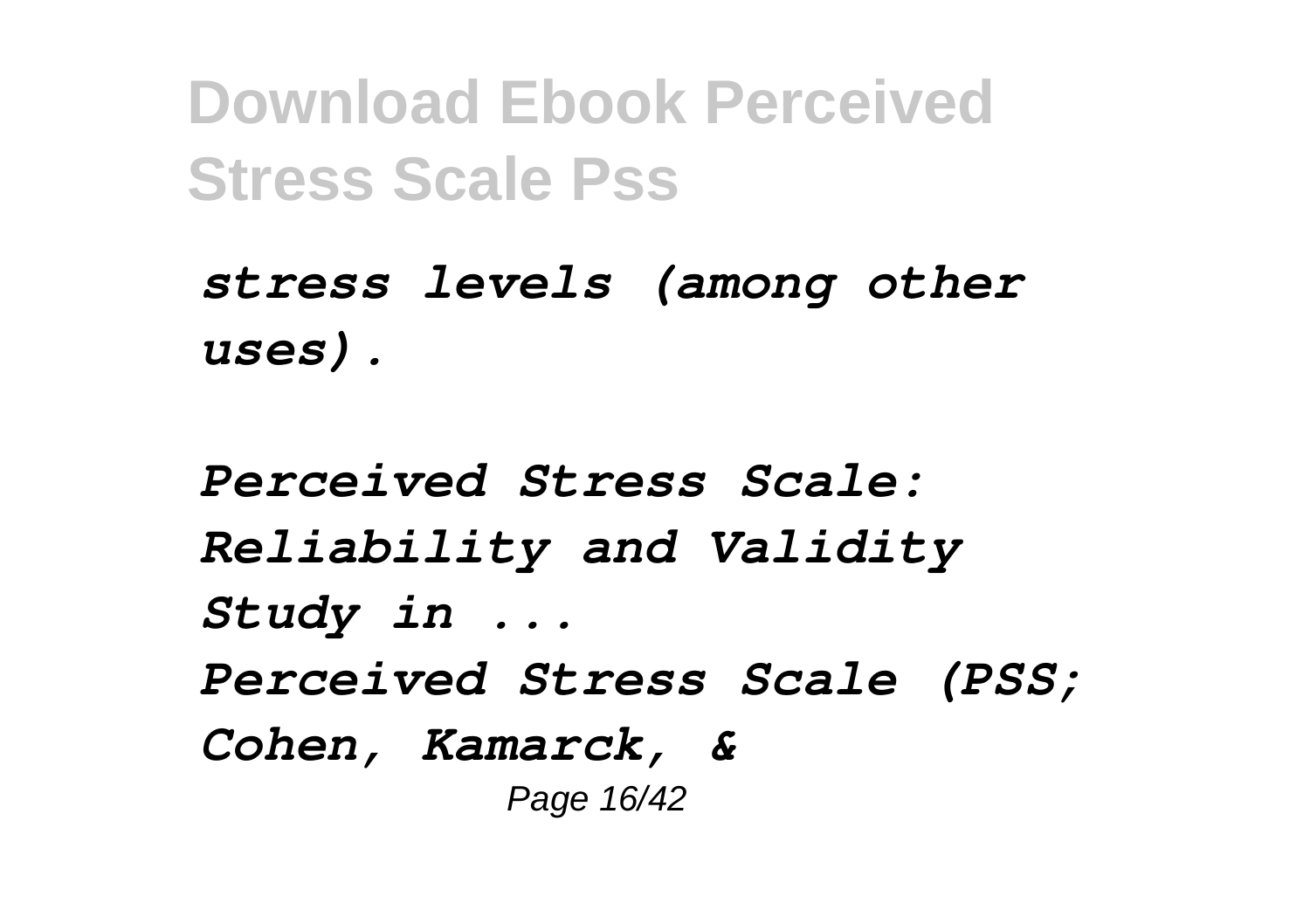*Mermelstein, 1983). The 10-item PSS measures global perceived stress experienced across the past 30 days on a 5-point scale (0 – never, 1 = almost never, 2 = once in a while, 3 = often, 4 = very often). Sample items* Page 17/42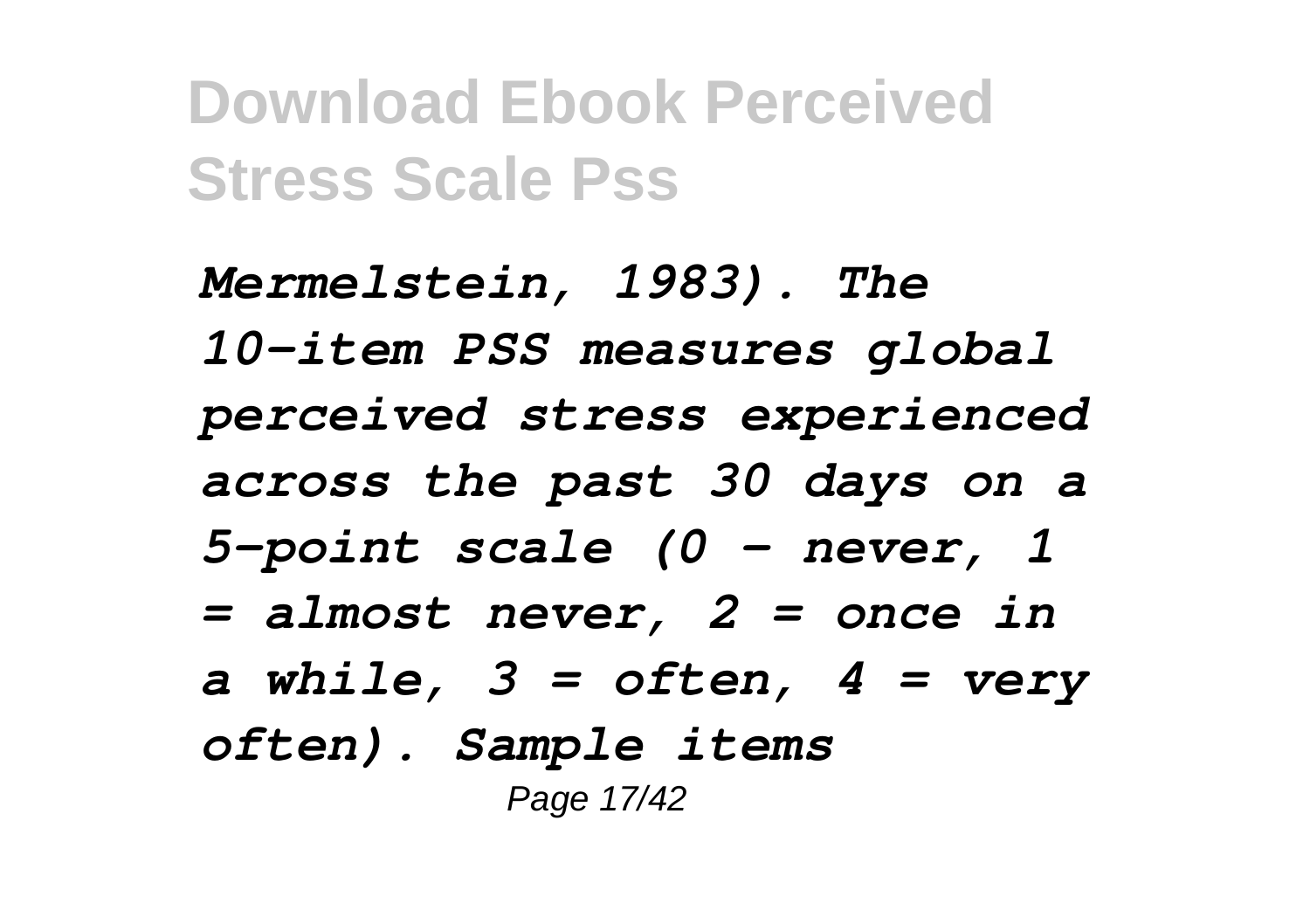*include: "in the last month, how often have you felt that things were going your way" and "in the last month, how often have you found that you could not cope with all the things that you had to do".*

Page 18/42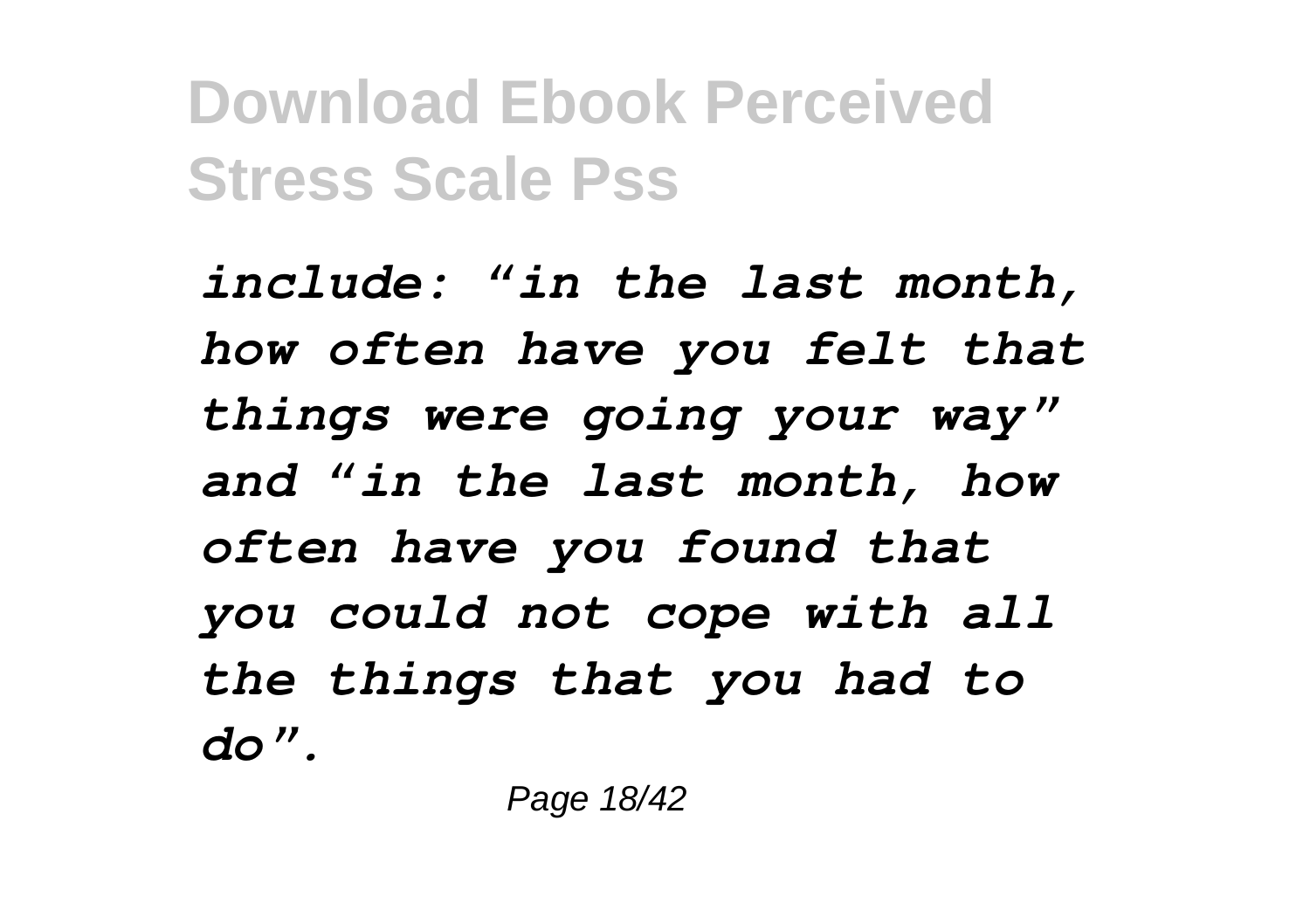*Perceived Stress Scale (PSS) - PsyToolkit Definition. The Perceived Stress Scale (PSS) is a 14-item self-report measure designed to assess "the degree to which situations* Page 19/42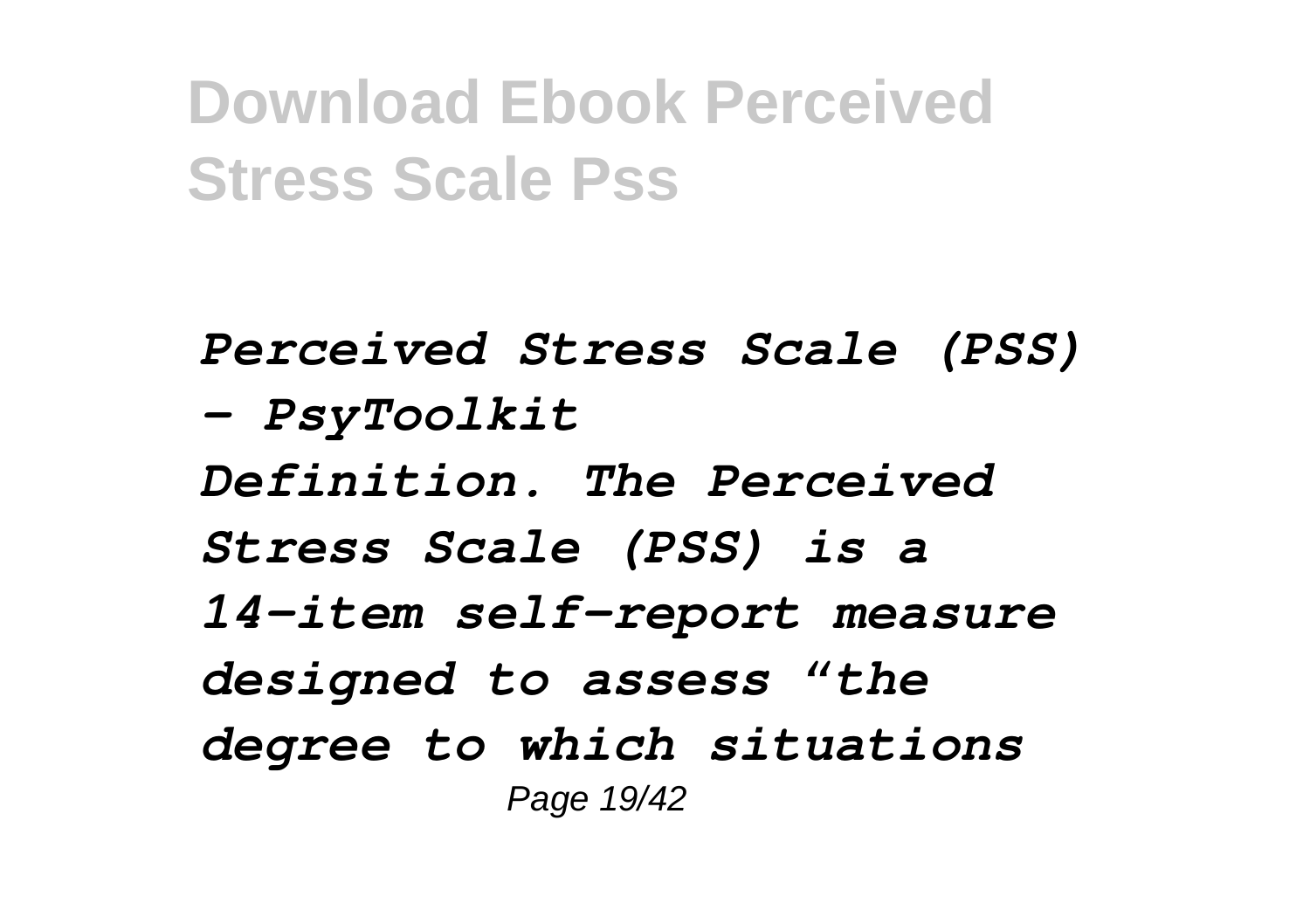*in one's life are appraised as stressful" (Cohen, Kamarck, & Mermelstein, 1983, p. 385). Specifically, items are designed to measure the extent to which one's life is perceived as "unpredictable,* Page 20/42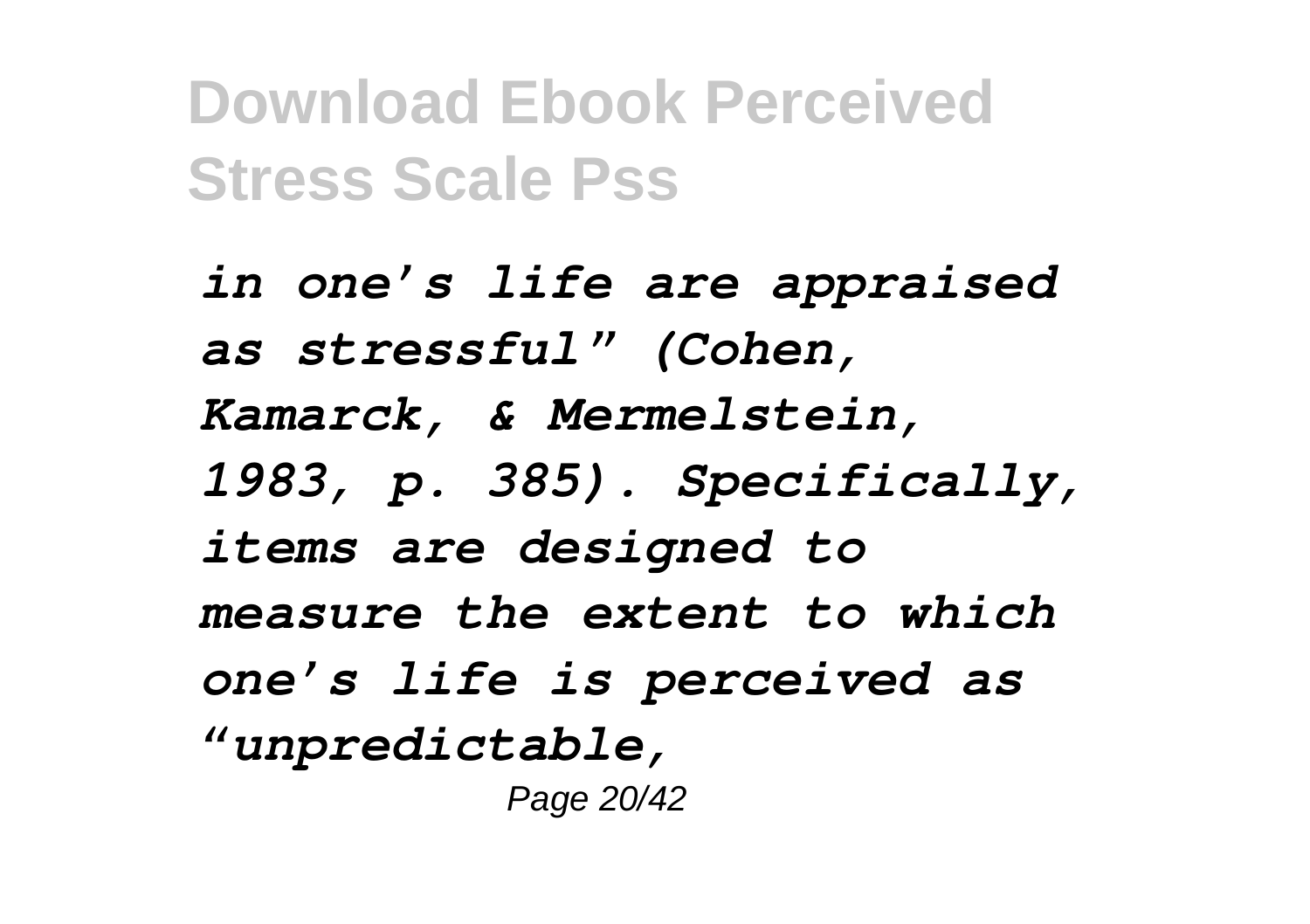*uncontrollable,...*

*Review of the Psychometric Evidence of the Perceived*

*...*

*Simply explain that high stress impacts health and encourage the respondent to* Page 21/42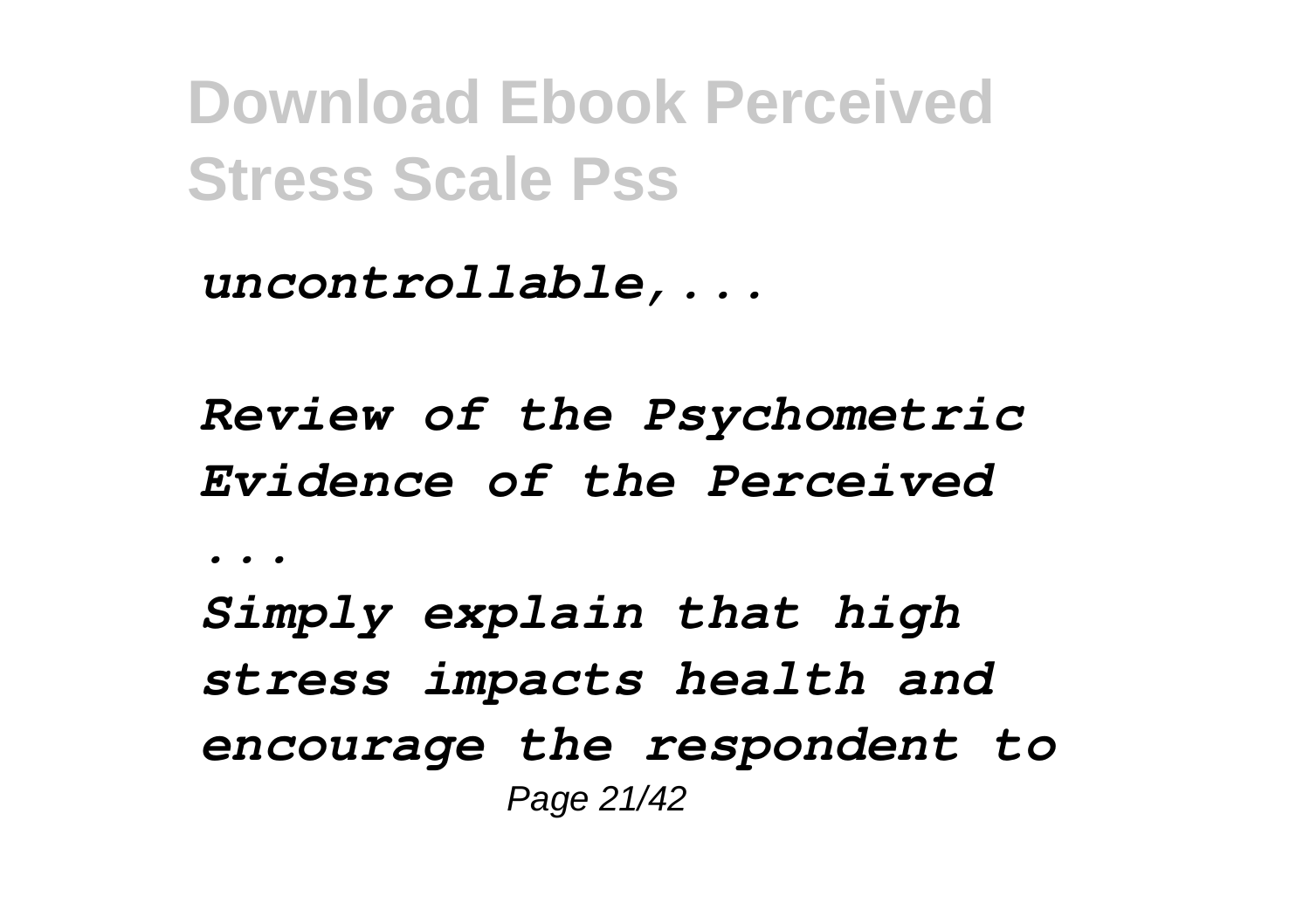*share any connections she sees to her health and the score Don't wait until SPHERE data entry to score Perceived Stress Scale, PSS Value to Families Creates open dialogue about stress and may uncover unmet needs* Page 22/42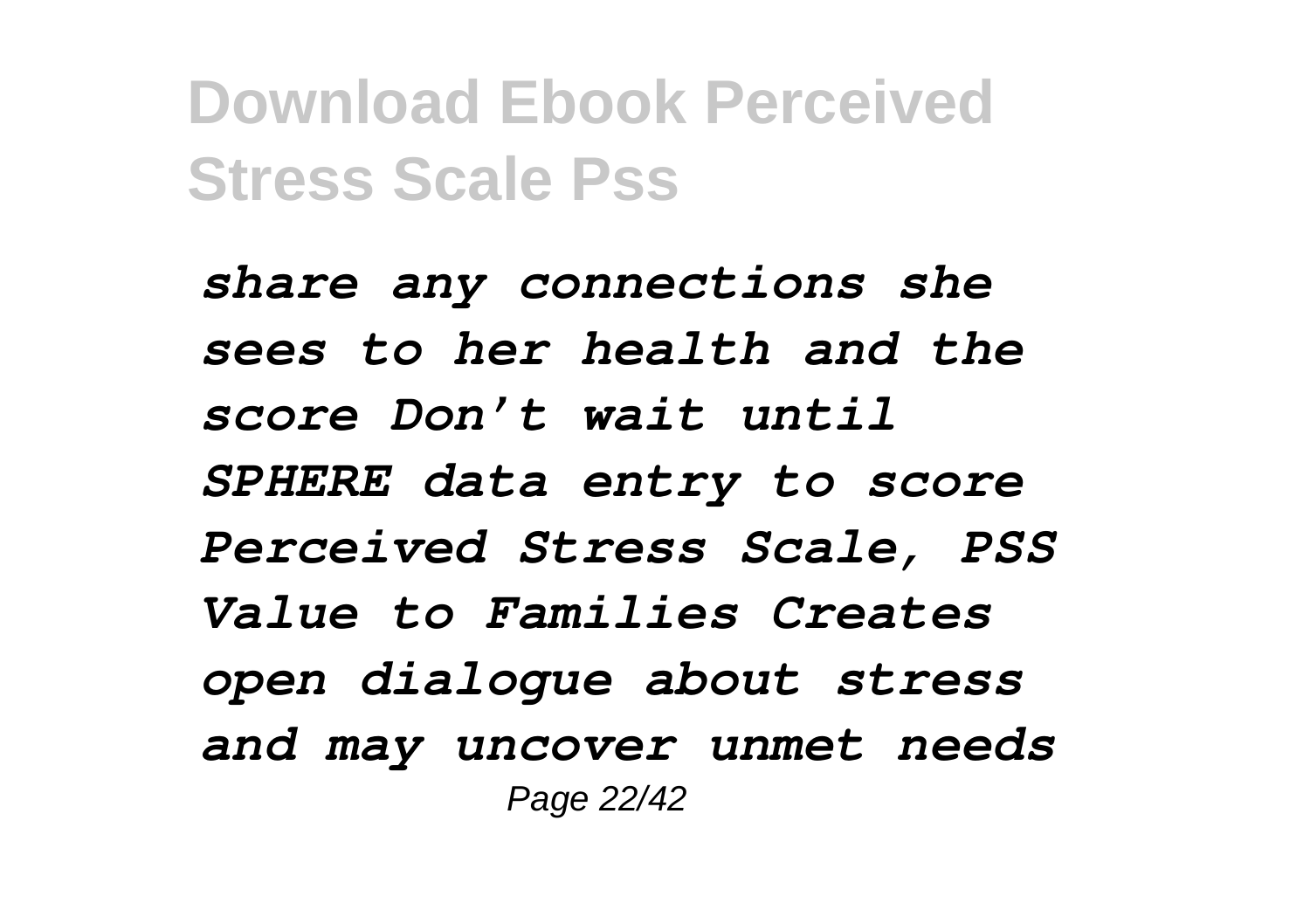*that a family can get support around. This*

*Perceived Stress Scale, PSS The Perceived Stress Scale (PSS) is a self-report measure in- tended to capture the degree to which* Page 23/42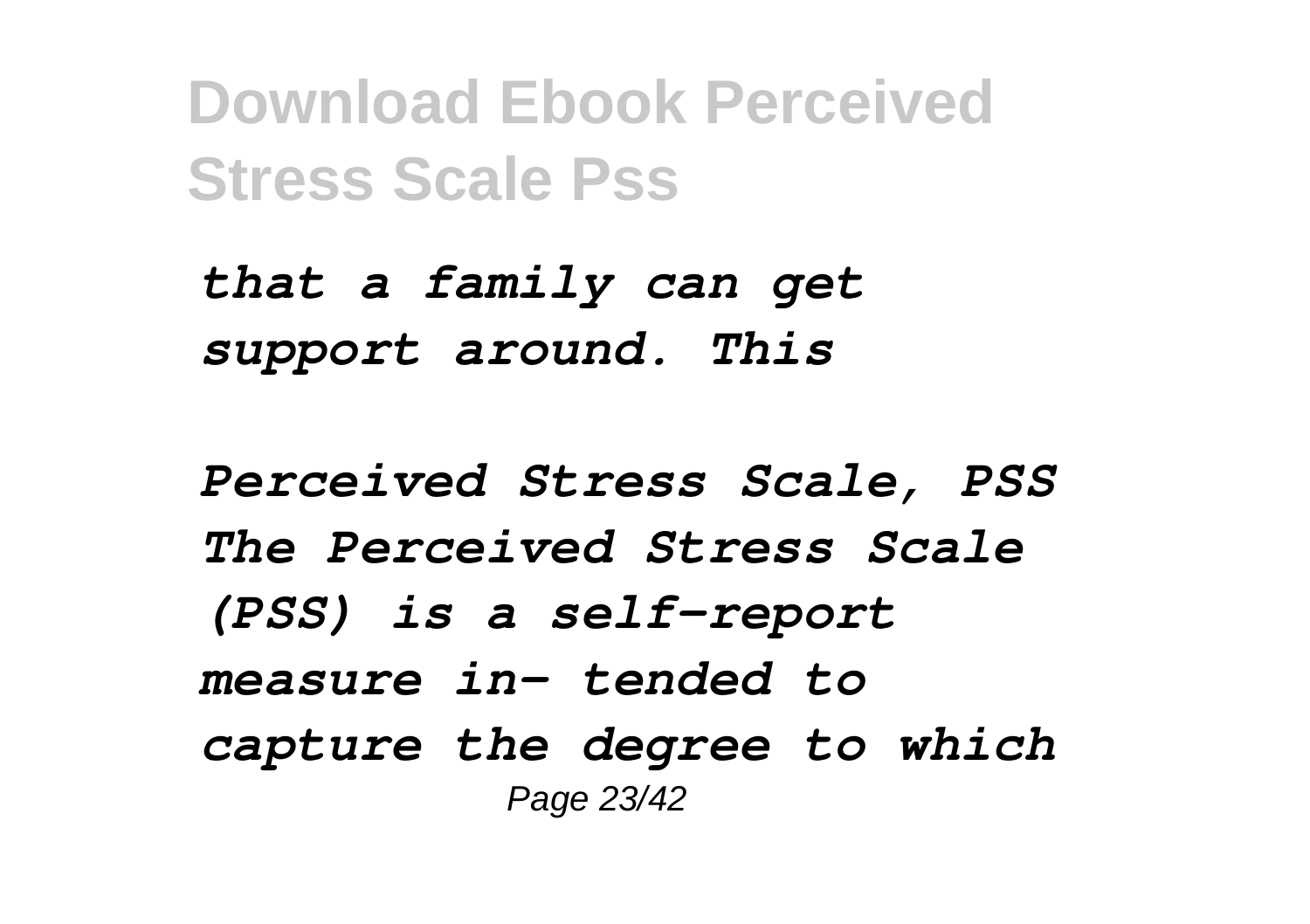*persons perceive situations in their life as excessively stressful relative to their ability to cope (Cohen, Kamarck, & Mermelstein, 1983).*

*Perceived Stress Scale (PSS)* Page 24/42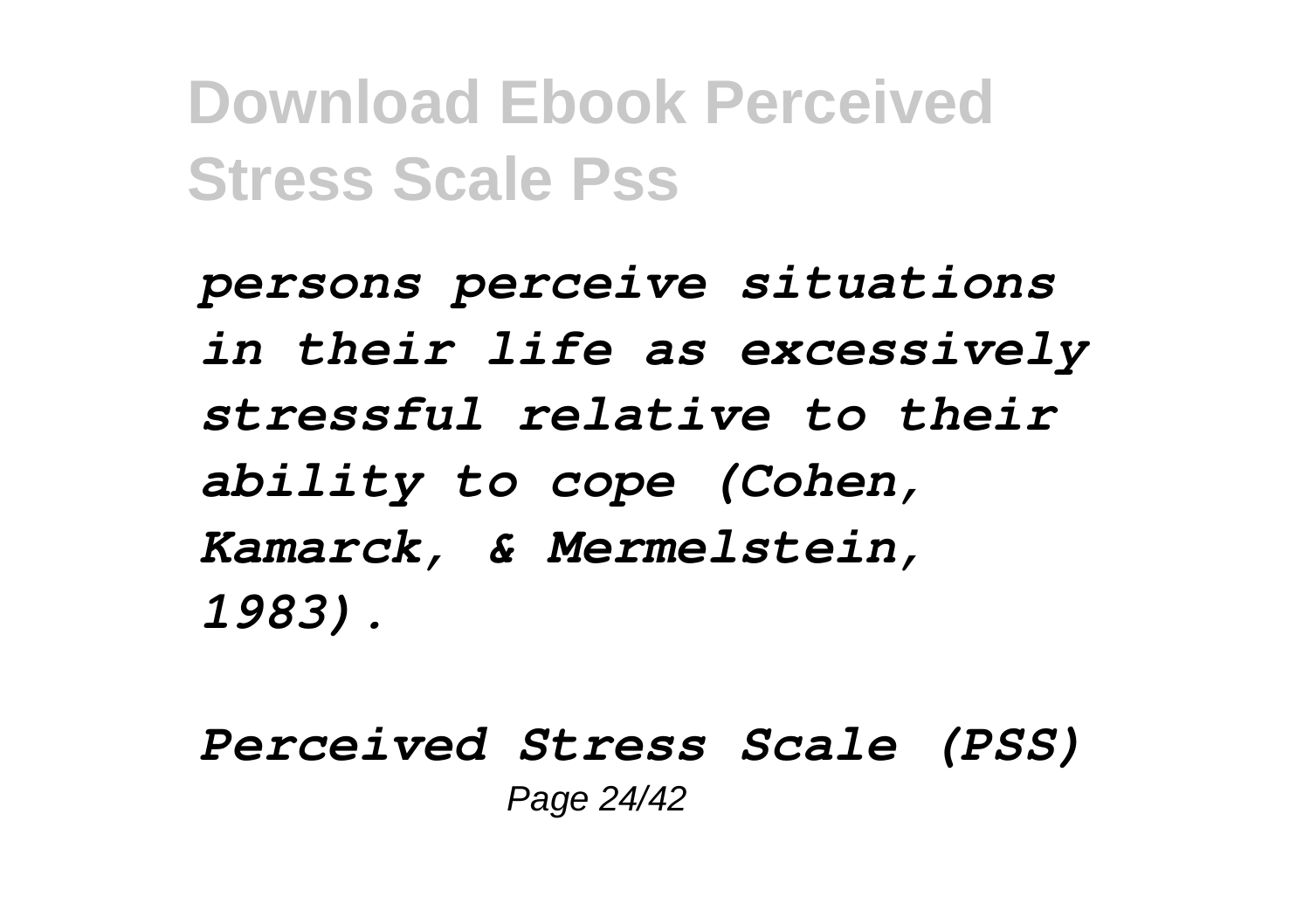*| Measurement Instrument ... Perceived Stress Scale. A more precise measure of personal stress can be determined by using a variety of instruments that have been designed to help measure individual stress* Page 25/42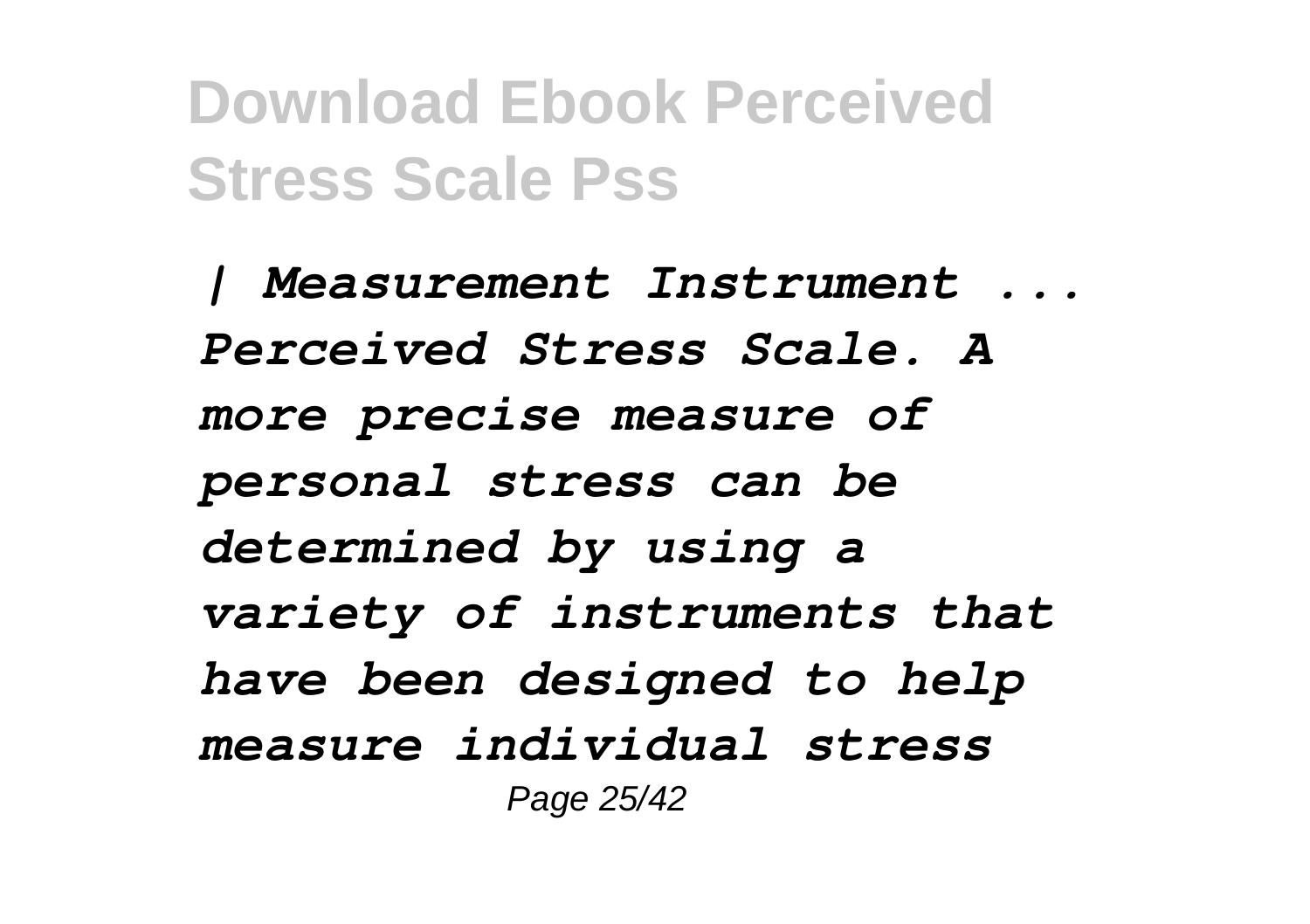*levels. The first of these is called the Perceived Stress Scale. The Perceived Stress Scale (PSS) is a classic stress assessment instrument.*

*PERCEIVED STRESS SCALE -* Page 26/42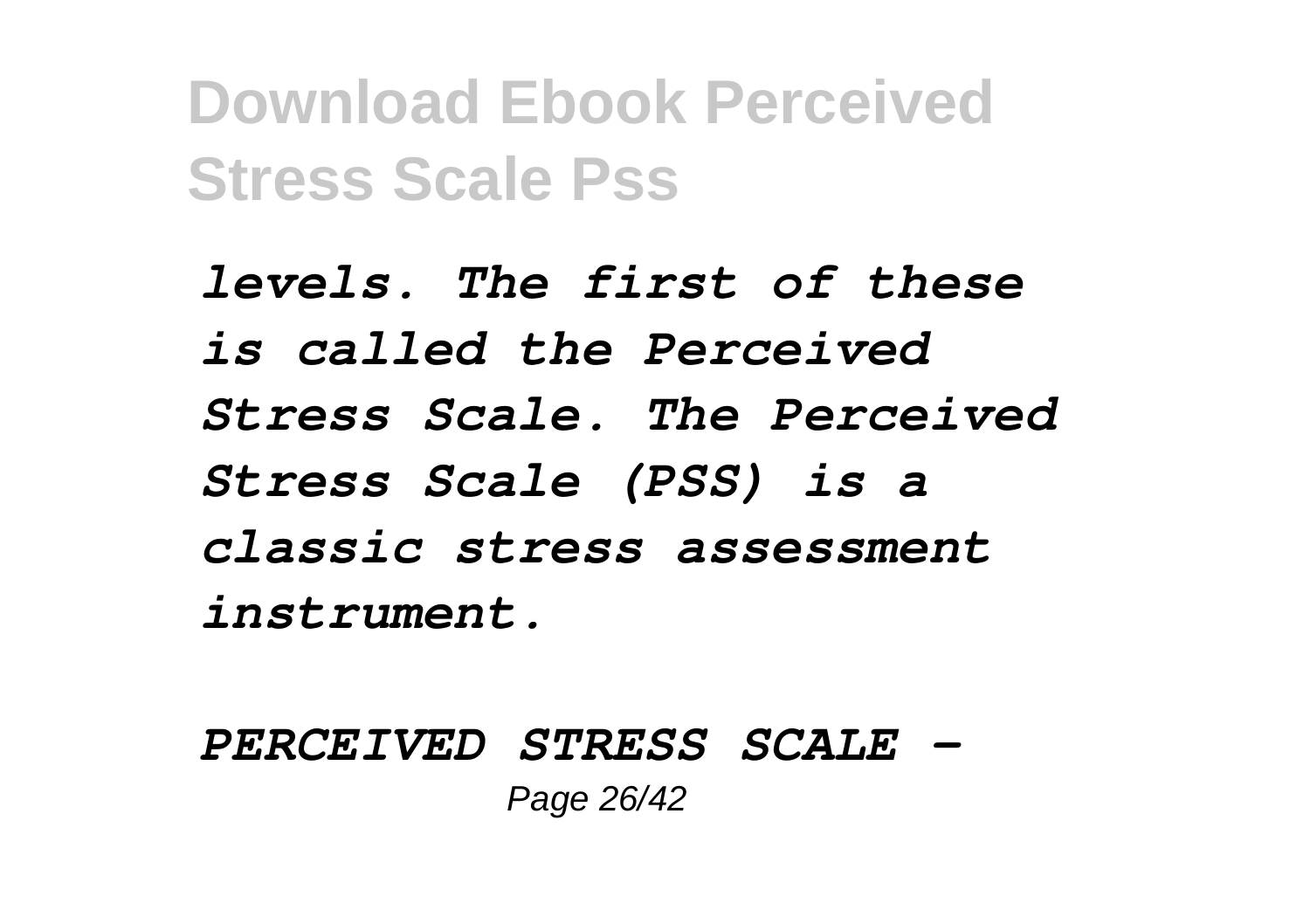*mindgarden.com The Perceived Stress Scale (PSS) measures psychological stress associated with sex, age, education, income, employment status, and a number of other demographics. measures* Page 27/42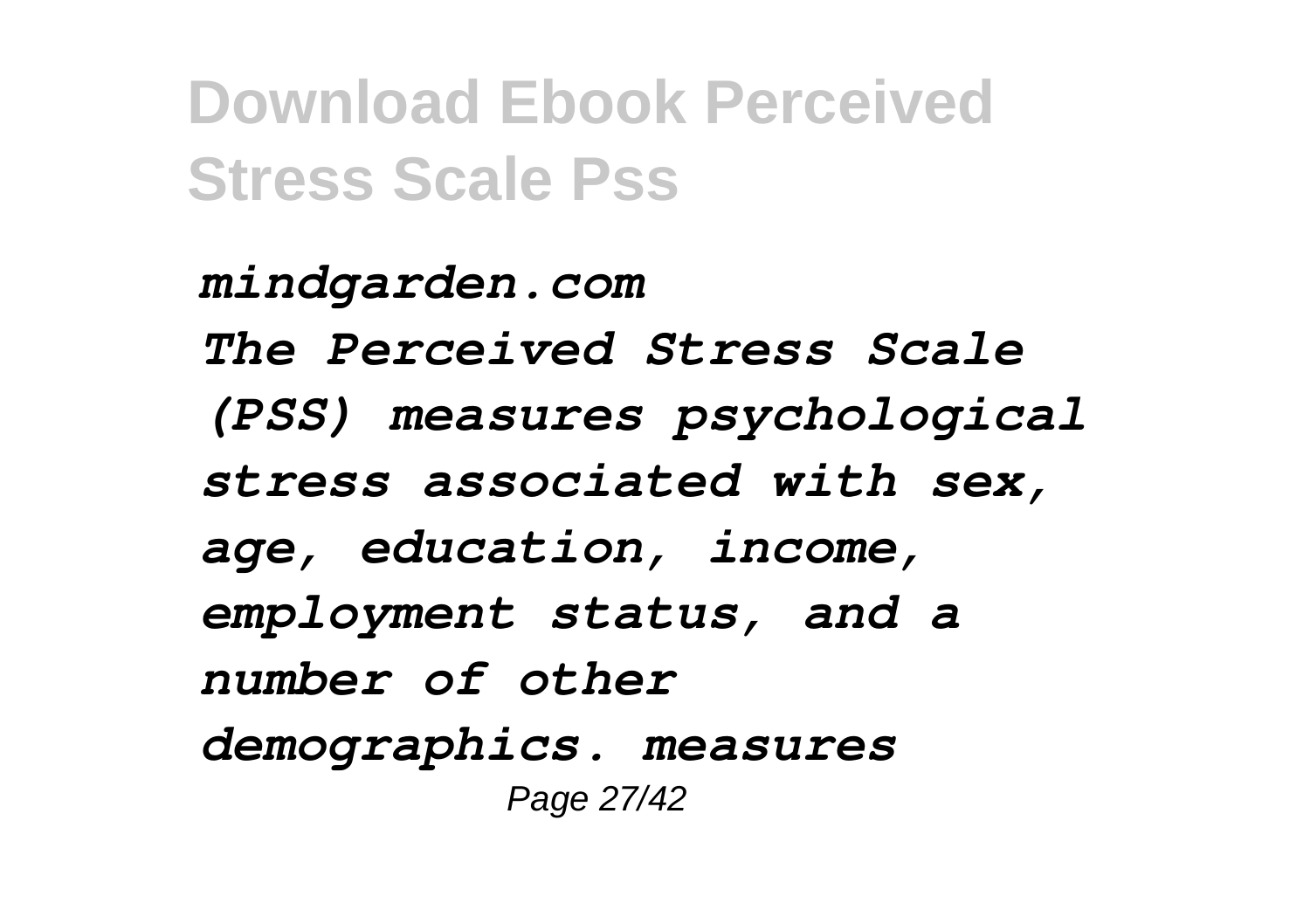*psychological stress associated with mm*

*PERMISSION FOR USE OF THE PERCEIVED STRESS SCALE The Perceived Stress Scale (PSS; Cohen, Kamarch, & Mermelstein, 1983) is one of* Page 28/42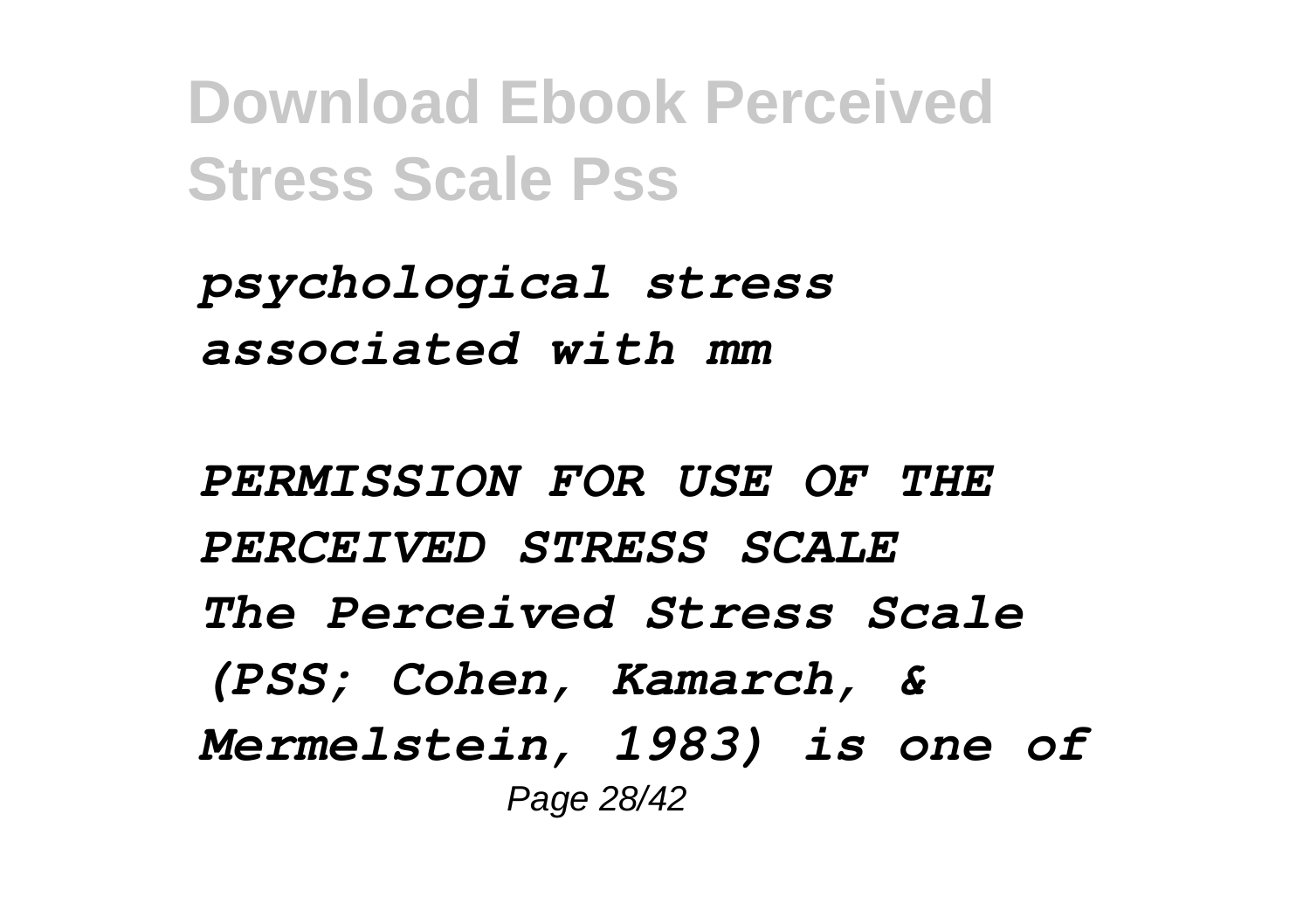*the more popular tools for measuring psychological stress. It is a selfreported questionnaire that was designed to measure "the degree to which individuals appraise situations in their lives as stressful" (Cohen* Page 29/42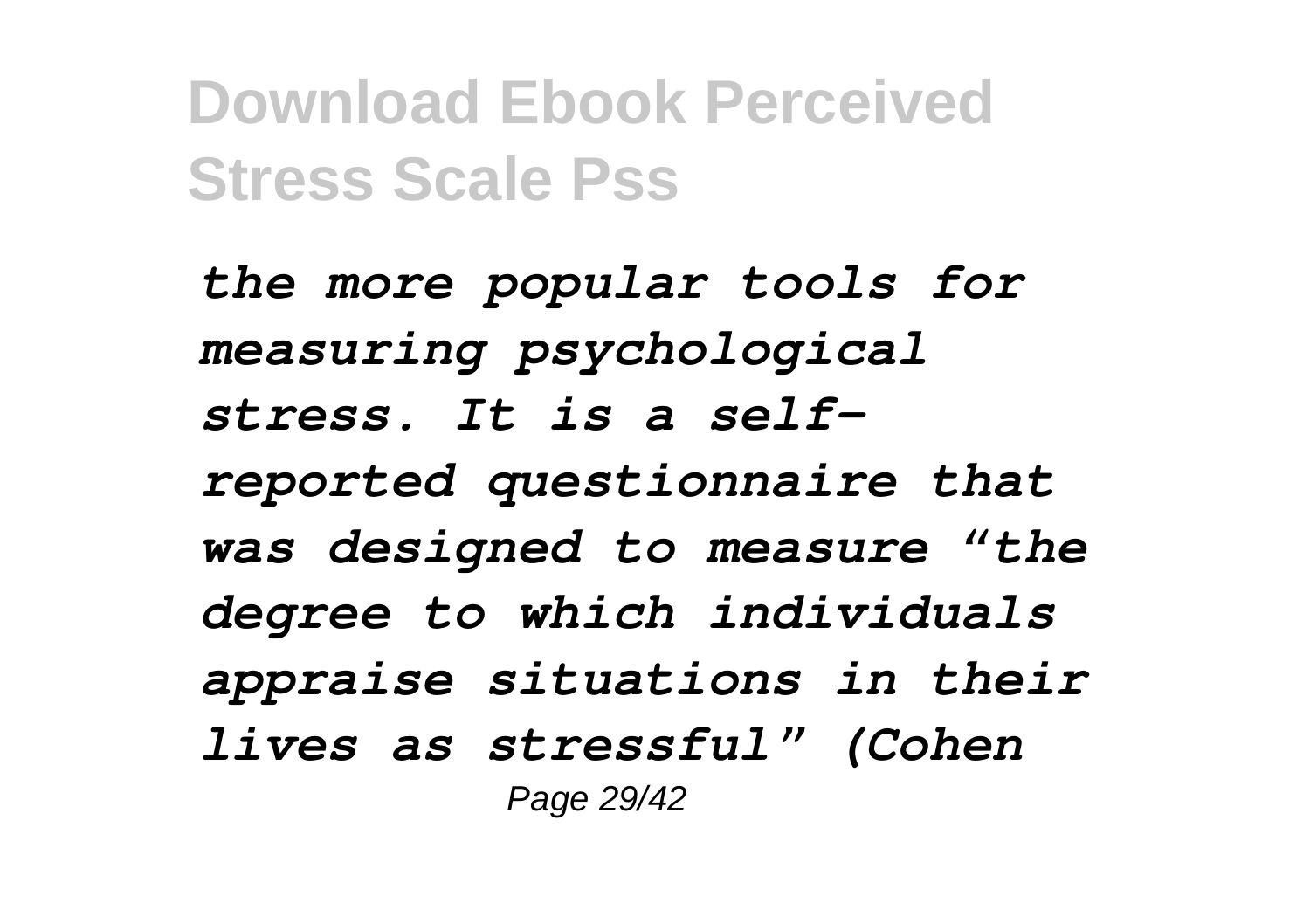*et al., 1983, p. 385).*

*Perceived Stress Scale - Wikipedia The Perceived Stress Scale (PSS) is the most widely used psychological instrument for measuring the* Page 30/42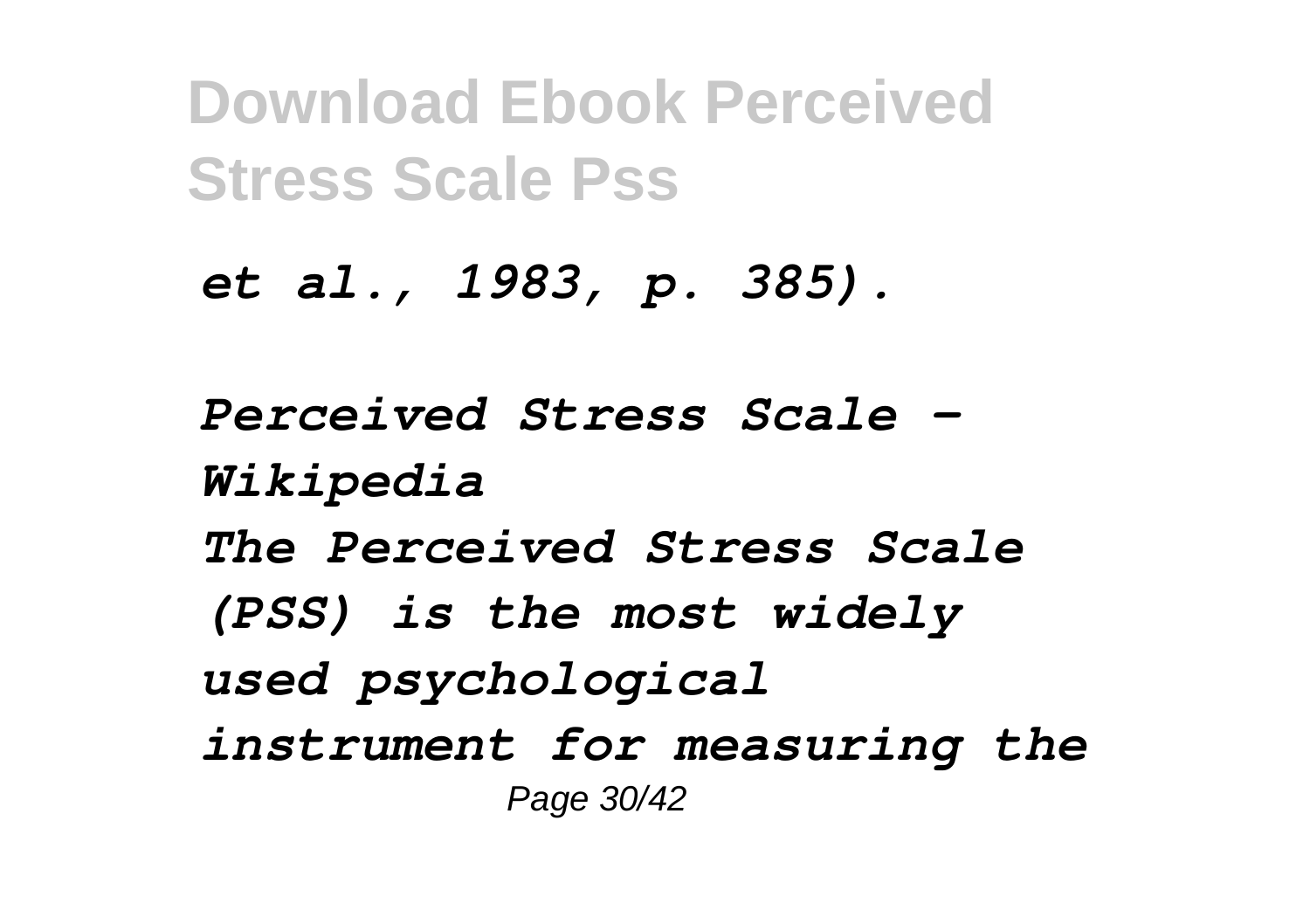*perception of stress. It is a measure of the degree to which situations in one's life are appraised as stressful. Items were designed to assess how unpredictable, uncontrollable, and* Page 31/42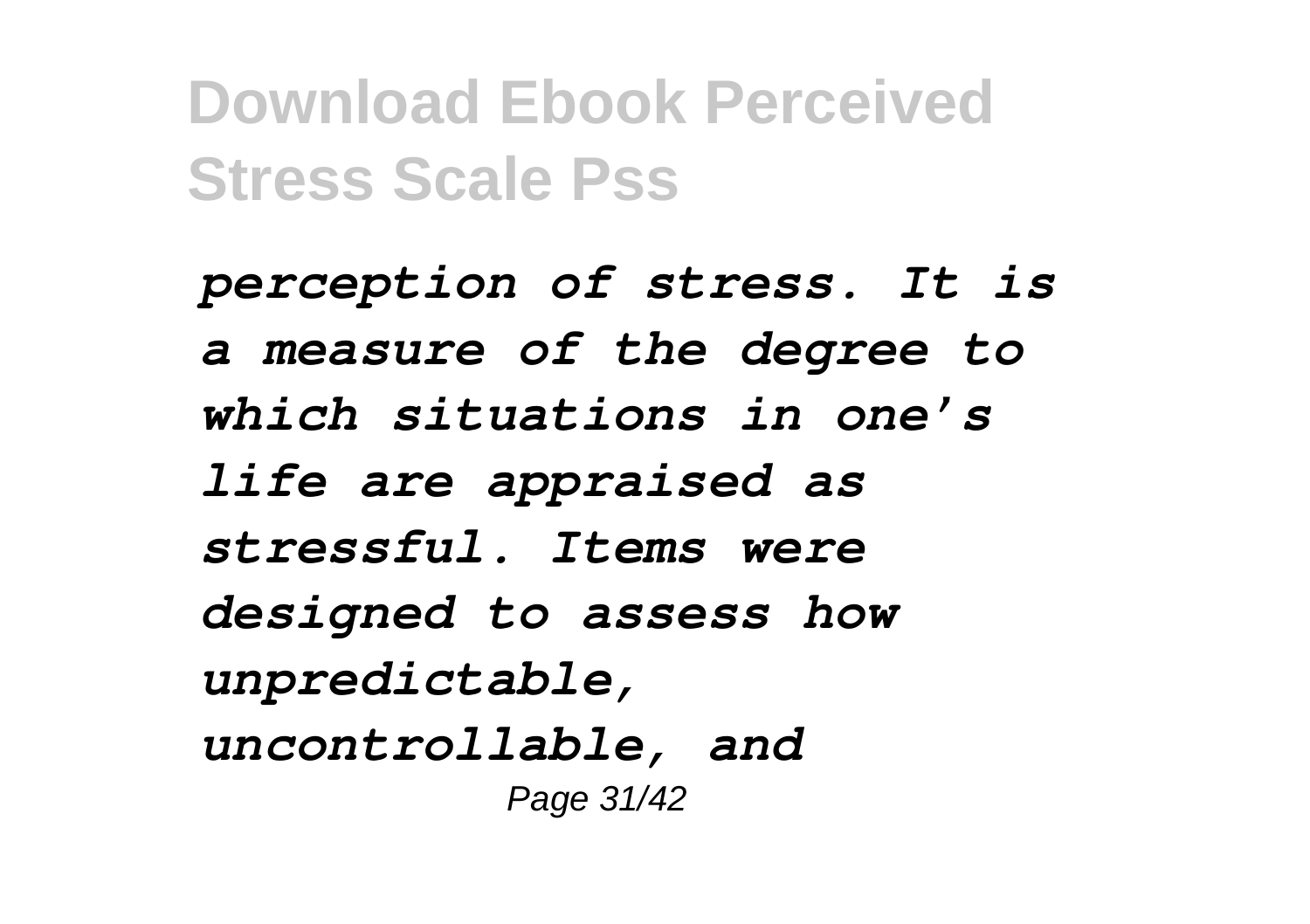*overloaded respondents find their lives to be.*

*Perceived Stress Scale Pss The Perceived Stress Scale (PSS) is the most widely used psychological* Page 32/42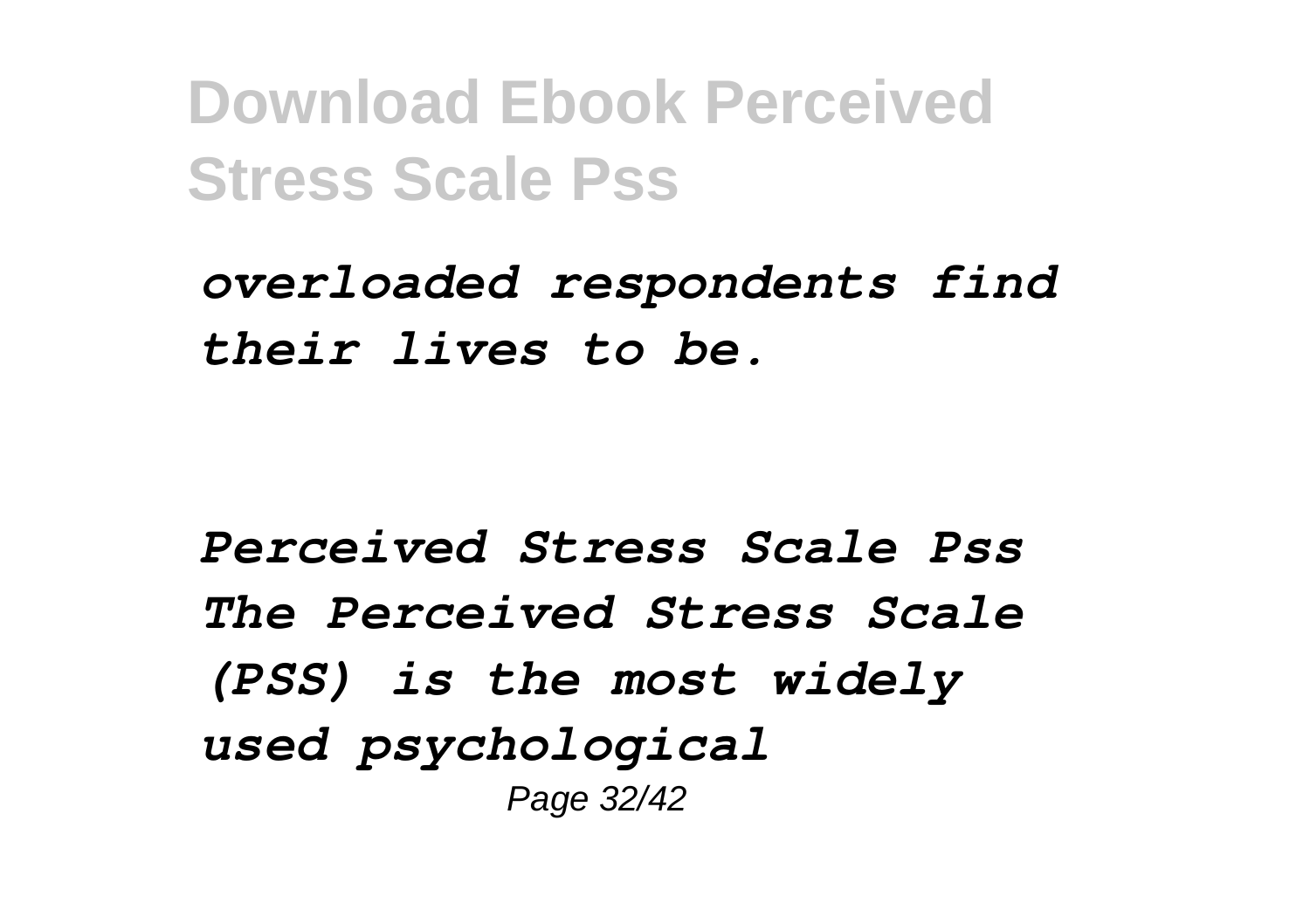*instrument for measuring the perception of stress. It is a measure of the degree to which situations in one's life are appraised as stressful. Items were designed to tap how unpredictable,* Page 33/42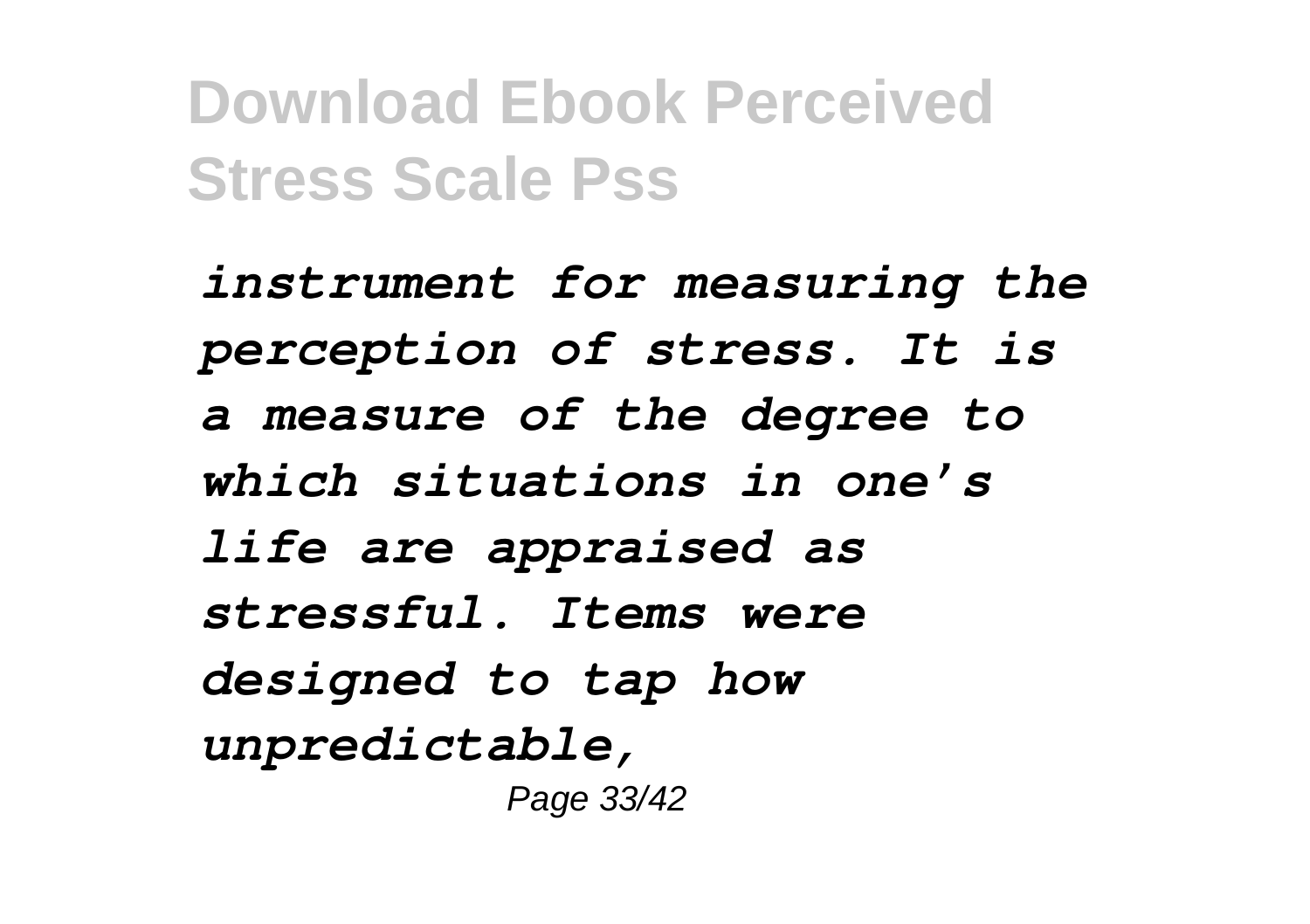*uncontrollable, and overloaded respondents find their lives.*

*Perceived Stress Scale (10 Item) | Neuroscientia Perceived Stress Scale – 14. The PSS-14 is a self-*Page 34/42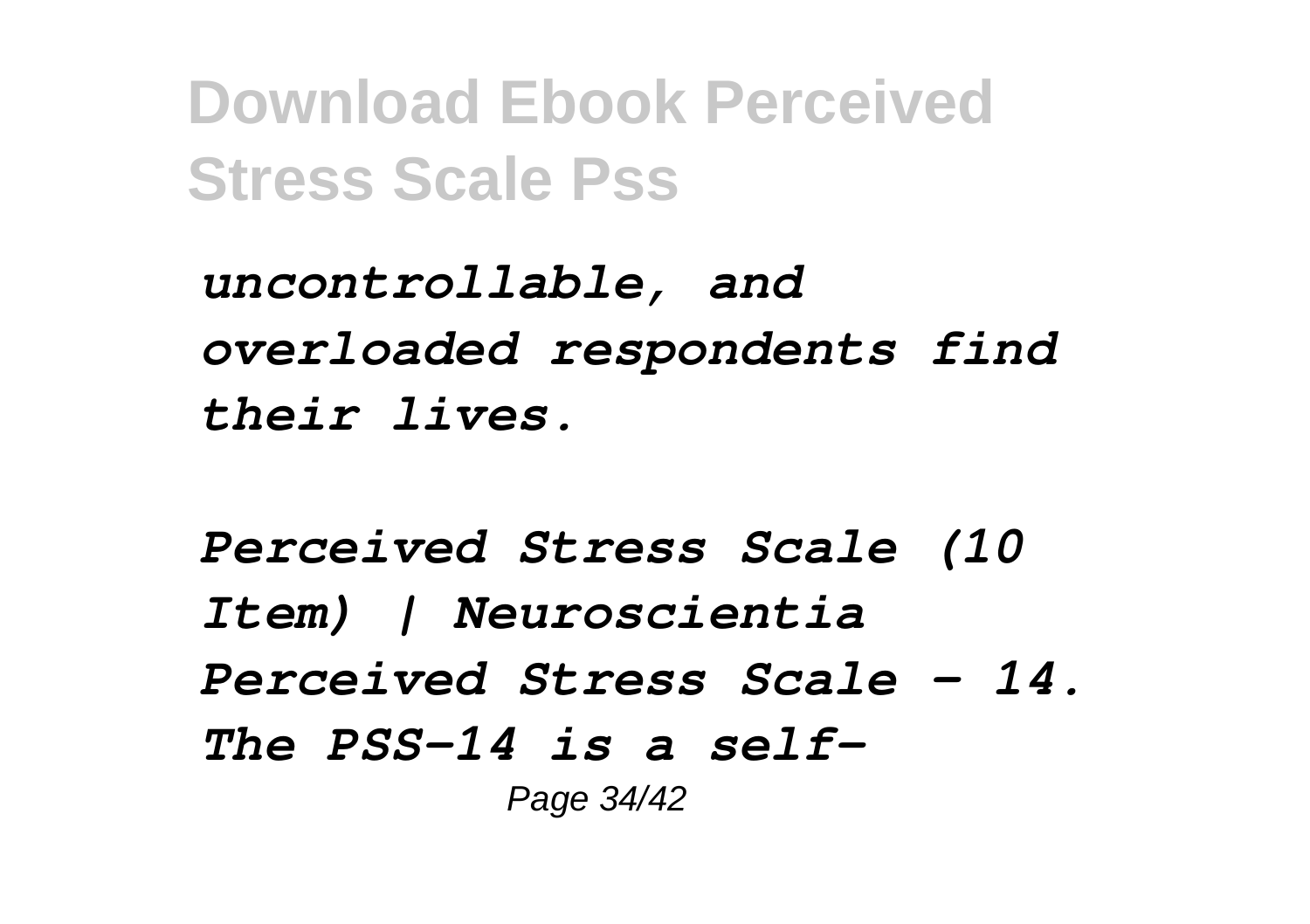*reported measure which assesses the degree to which the respondent has perceived situations in his/her life within the past month as stressful.*

*Factor Structure of the* Page 35/42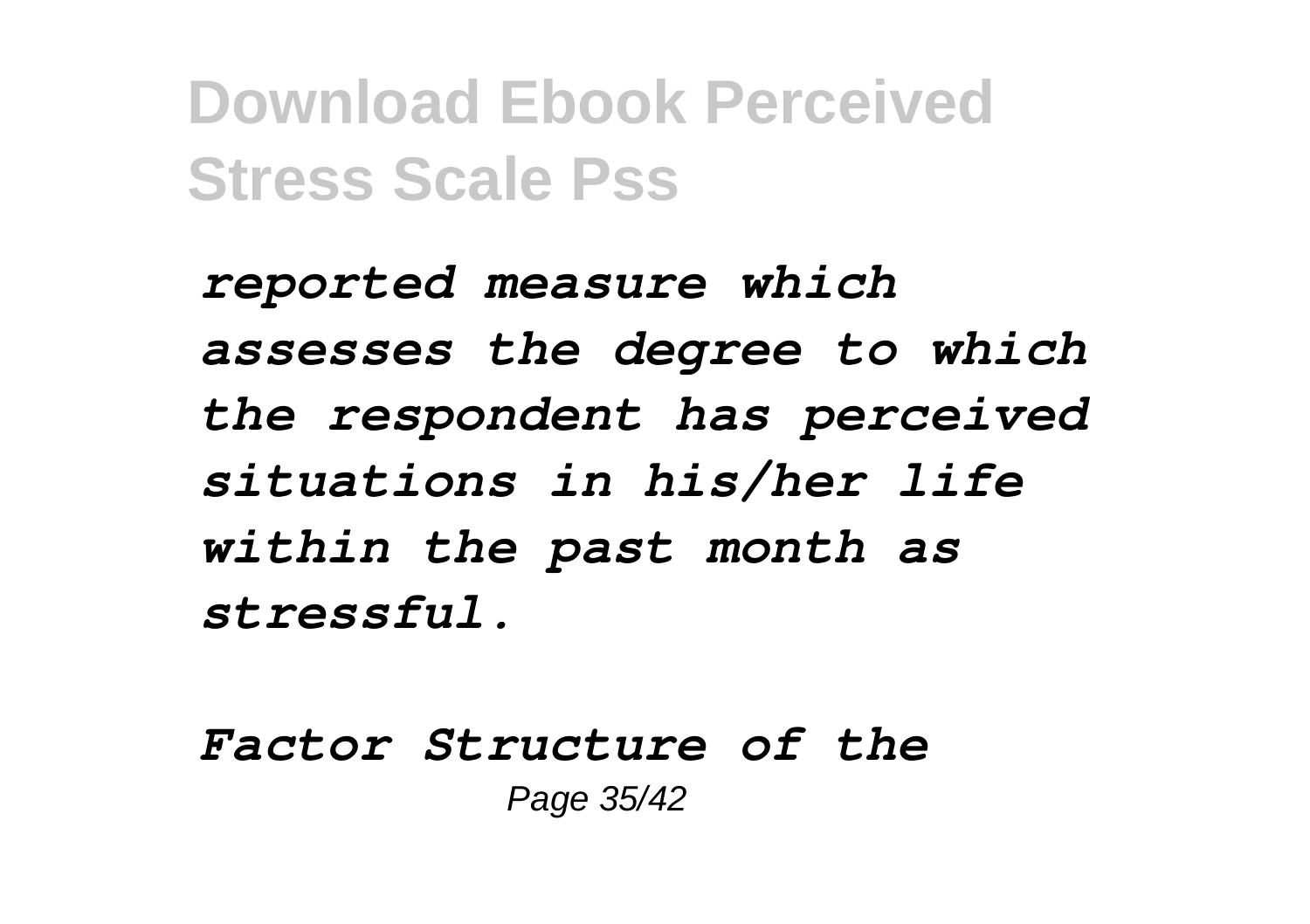*Perceived Stress Scale-10 (PSS ... Description of the scale. Creator: Sheldon Cohen (1983) The Perceived Stress Scale (PSS) is the most broadly utilized mental instrument for measuring the* Page 36/42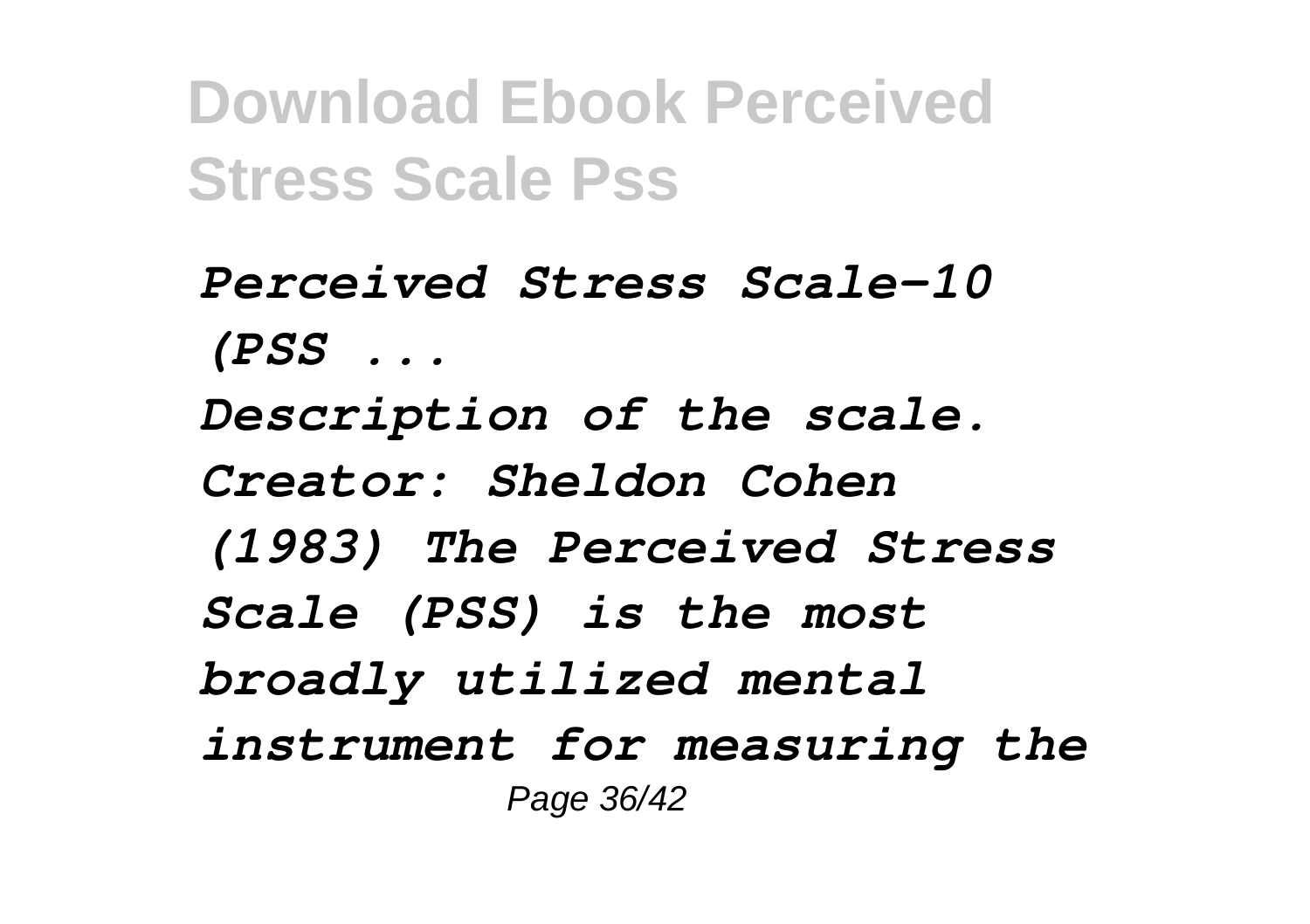*Perception of Stress. It is a measure of the extent to which circumstances throughout one's life are evaluated as distressing.*

*Perceived Stress Scale – 14 | RehabMeasures Database* Page 37/42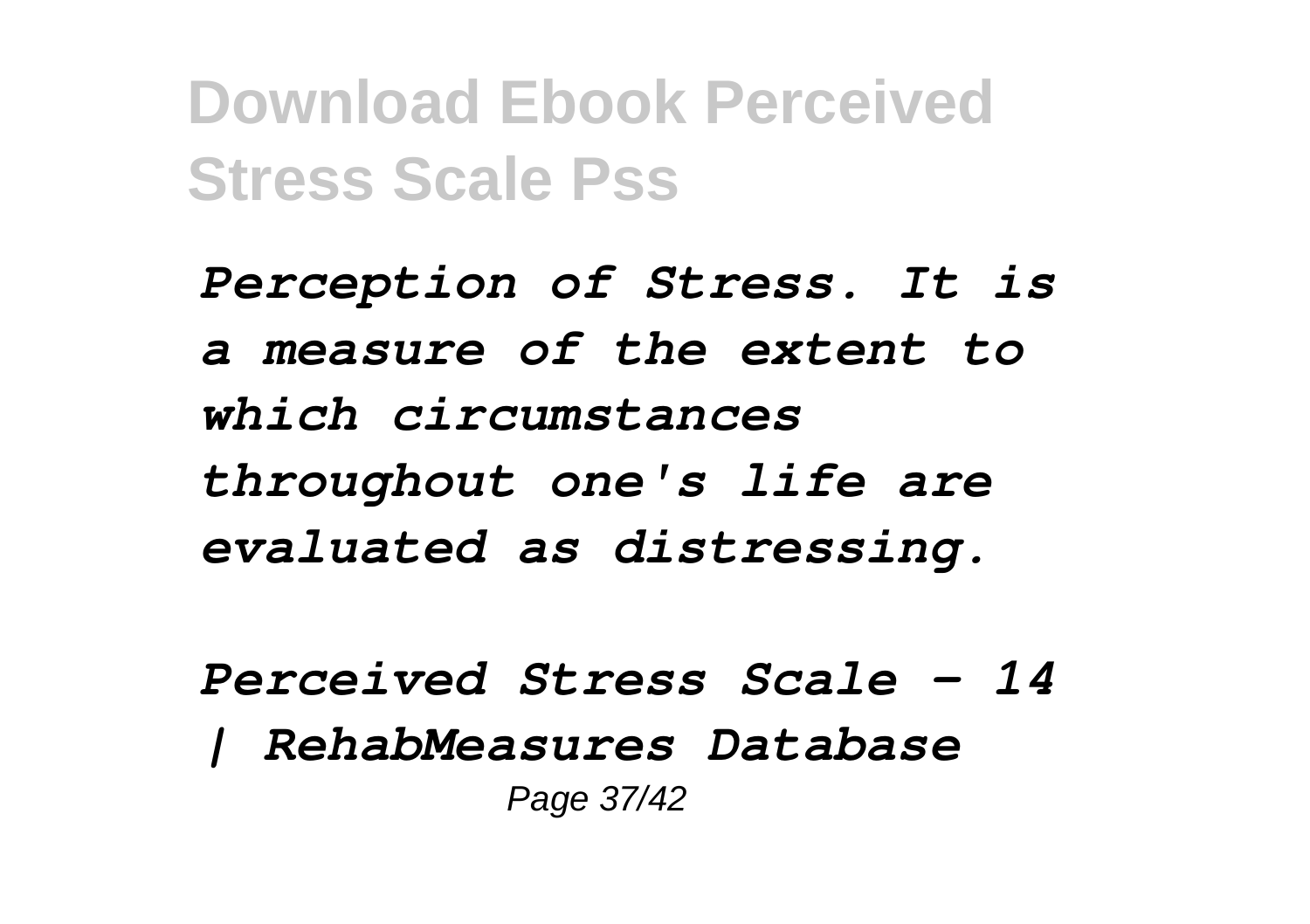*Profit related use of the Perceived Stress Scale requires the permission of both the American Sociological Association (ASA) and the author (S. Cohen). The author (S. Cohen) will grant you* Page 38/42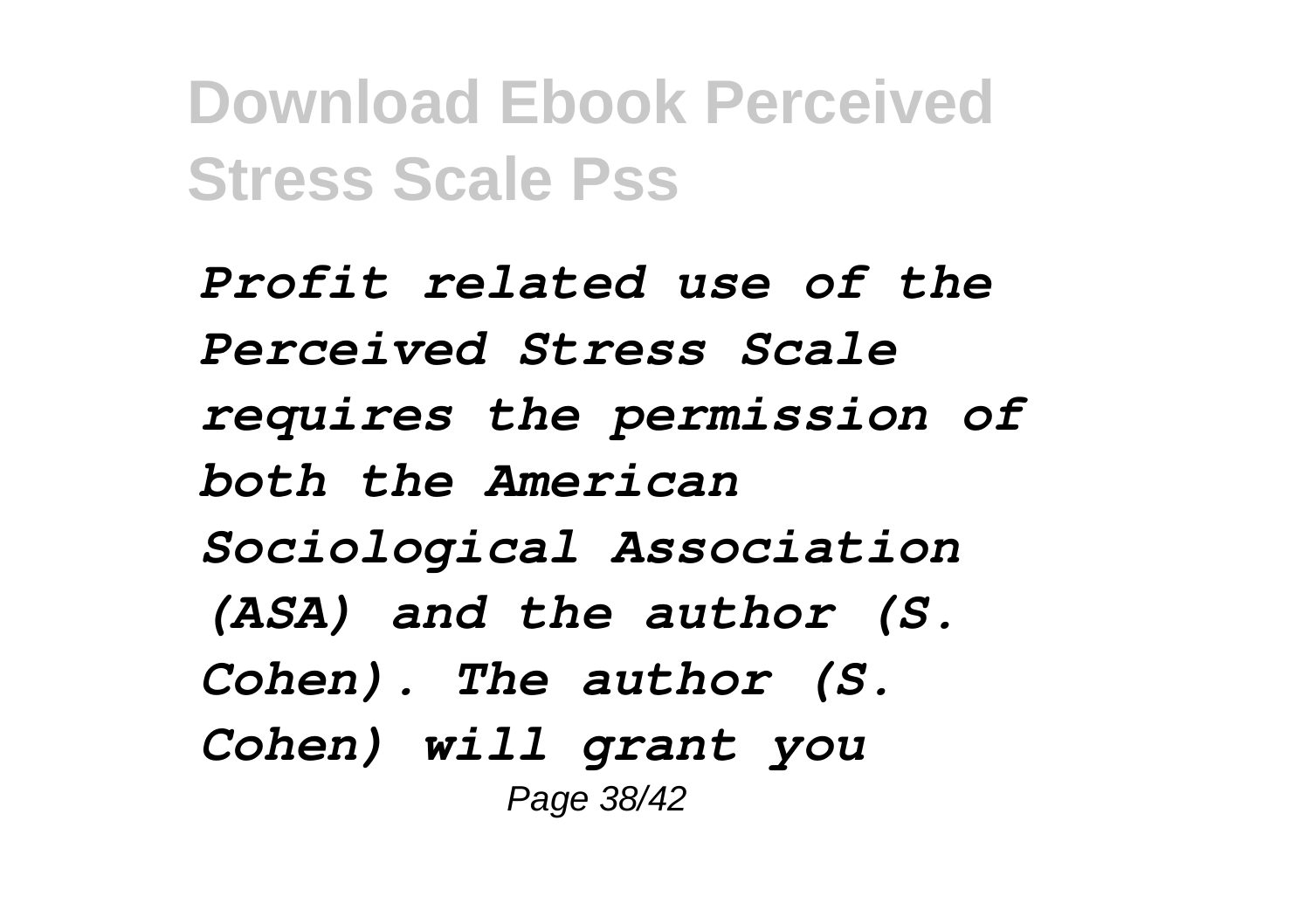*permission to use the PSS in printed questionnaire form, for a one-time fee of (USD) \$200. 00.*

*Perceived Stress Scale - Mind Garden The Perceived Stress Scale* Page 39/42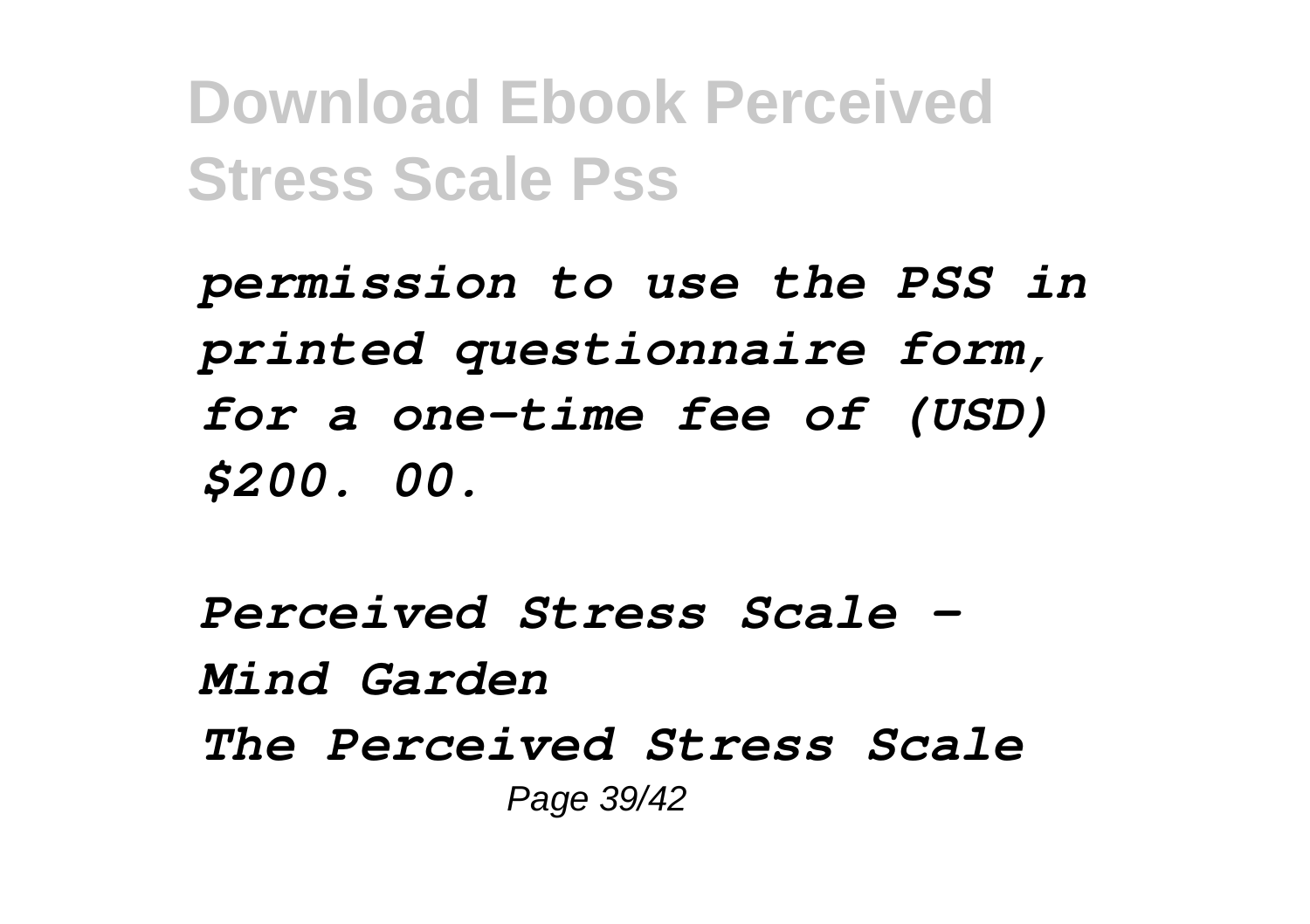*(PSS) is the most widely used psychological instrument for measuring the perception of stress. It is a measure of the degree to which situations in one's life are appraised as stressful. Items were* Page 40/42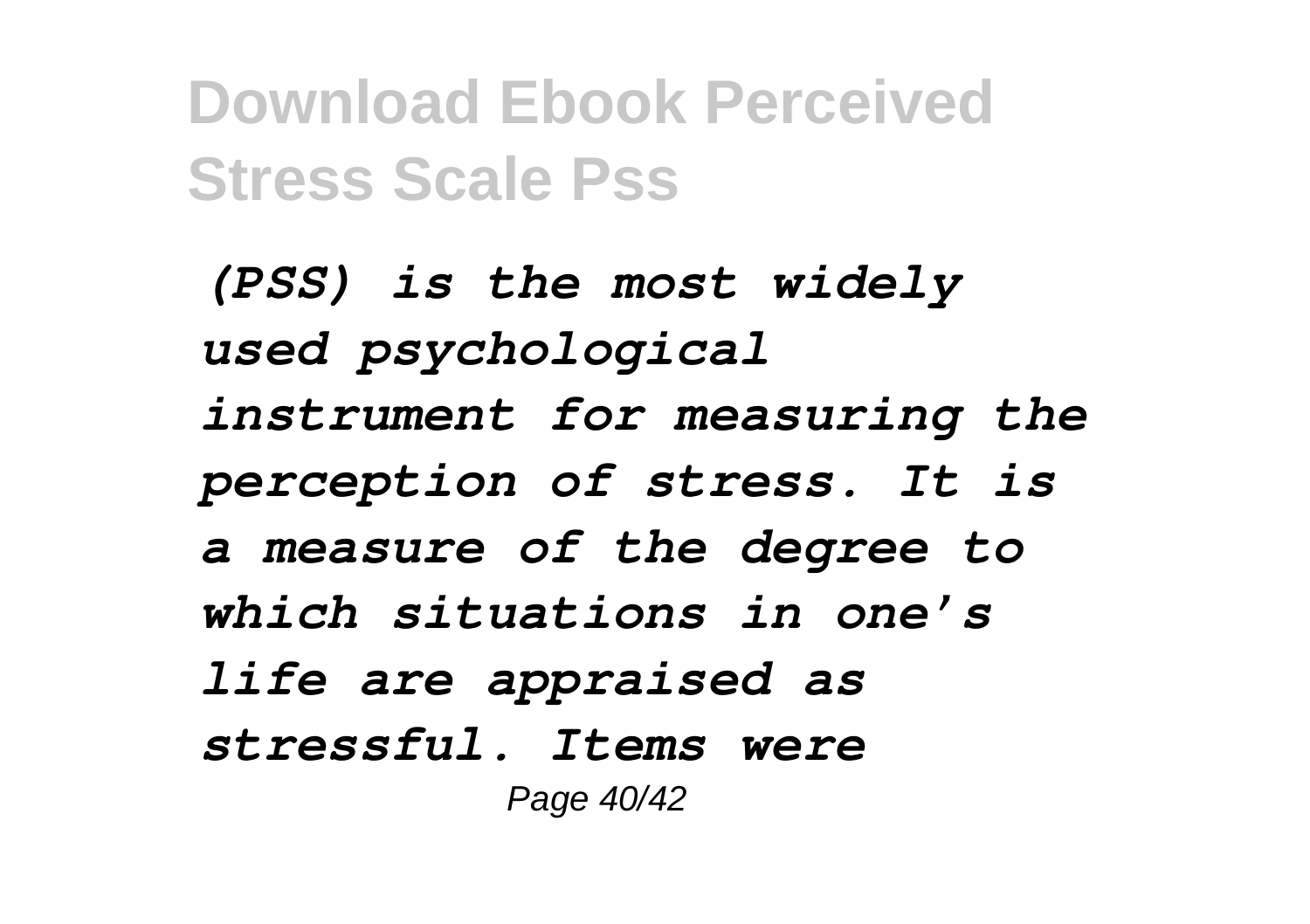*designed to tap how unpredictable, uncontrollable, and overloaded respondents find their lives.*

*Copyright code :*  Page 41/42